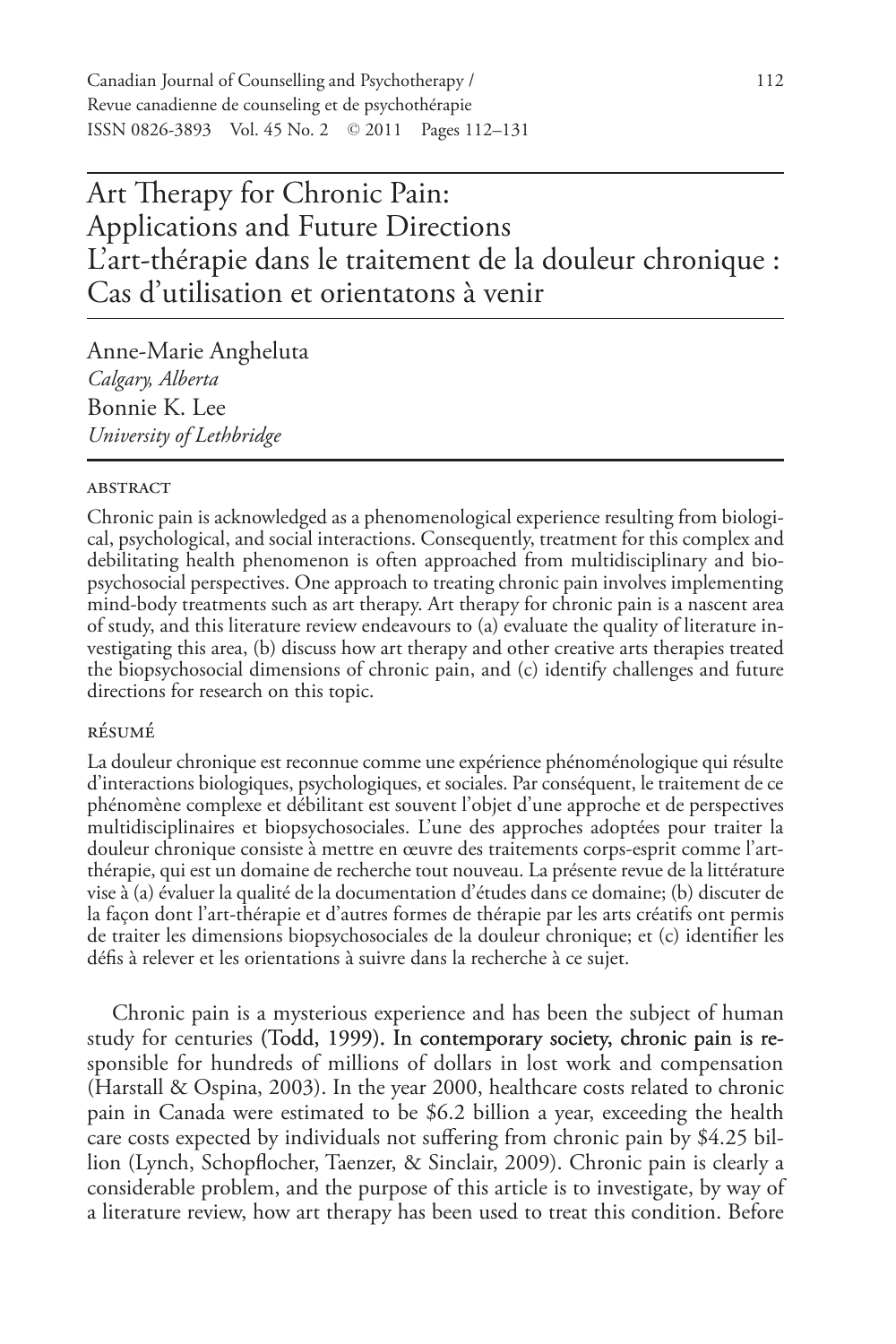presenting the literature review, however, we will first introduce the definitions of chronic pain followed by an overview of the pain experience. The rationale describing the compatibility of art therapy as a chronic pain treatment will then be discussed.

#### **DEFINITIONS**

On a personal level, the psychosocial impact of chronic pain can be considerable because it is a difficult condition to explain, treat, and overcome (Asmundson, Vlaeyen, & Norton, 2004; Butler & Moseley, 2008; Caudill, 2002; Chapman & Turner, 2001; Harstall & Ospina, 2003). When it comes to defining chronic pain, it becomes apparent why it is a challenging condition to treat. Many sources describe chronic pain as pain lasting longer than three to six months from the date of injury (Hardin, 2004; Harstall & Ospina, 2003; Koenig, 2003).

Yet, other authors consider it arbitrary to define chronic pain based on a timeframe. For example, Niv and Devor (1999) suggest that more emphasis should instead be placed on the increased complexity of chronic pain. Butler and Moseley (2008) propose a different approach in asserting that "all pain experiences are a normal response to what your brain thinks is a threat" (p. 26), and part of treating the pain is finding out why the brain is indicating a state of danger by maintaining a pain response.

Another way of understanding chronic pain and the related maintenance of a danger signal from the brain can be achieved through the subdivision of chronic pain into malignant and benign categories (Hardin, 2004). Malignant chronic pain refers to pain originating from the progression of a life-threatening illness whereas benign pain refers to pain occurring without significant physical cause (Hardin, 2004). Finally, under the classification of benign pain, Niv and Devor (1999) advocate for the term "recurrent pain" when referring to pain originating from temporary changes in physiology. This definition is meant to account for recurrent pain conditions such as migraines, since migraine sufferers are not in constant pain—rather, they only experience pain during a migraine episode. Although a universal system of categorizing pain does not exist, providing categories for different kinds of pain is meant to assist healthcare professionals specializing in this area to better meet the treatment needs of their patients.

#### experience of pain

Regardless of the nuances involved in its definition, chronic pain is widely accepted to be a phenomenological experience. In other words, the chronic pain experience is unique and based on the perception of the individual experiencing it. How people experience their pain is influenced by cultural ideas of pain, gender expectations of how one must cope with pain, the quality of personal relations with family or society at large, personal coping capacity, and the presence of other stressors, such as job loss (Butler & Moseley, 2008; Camic, 1999; Garguilo, Mc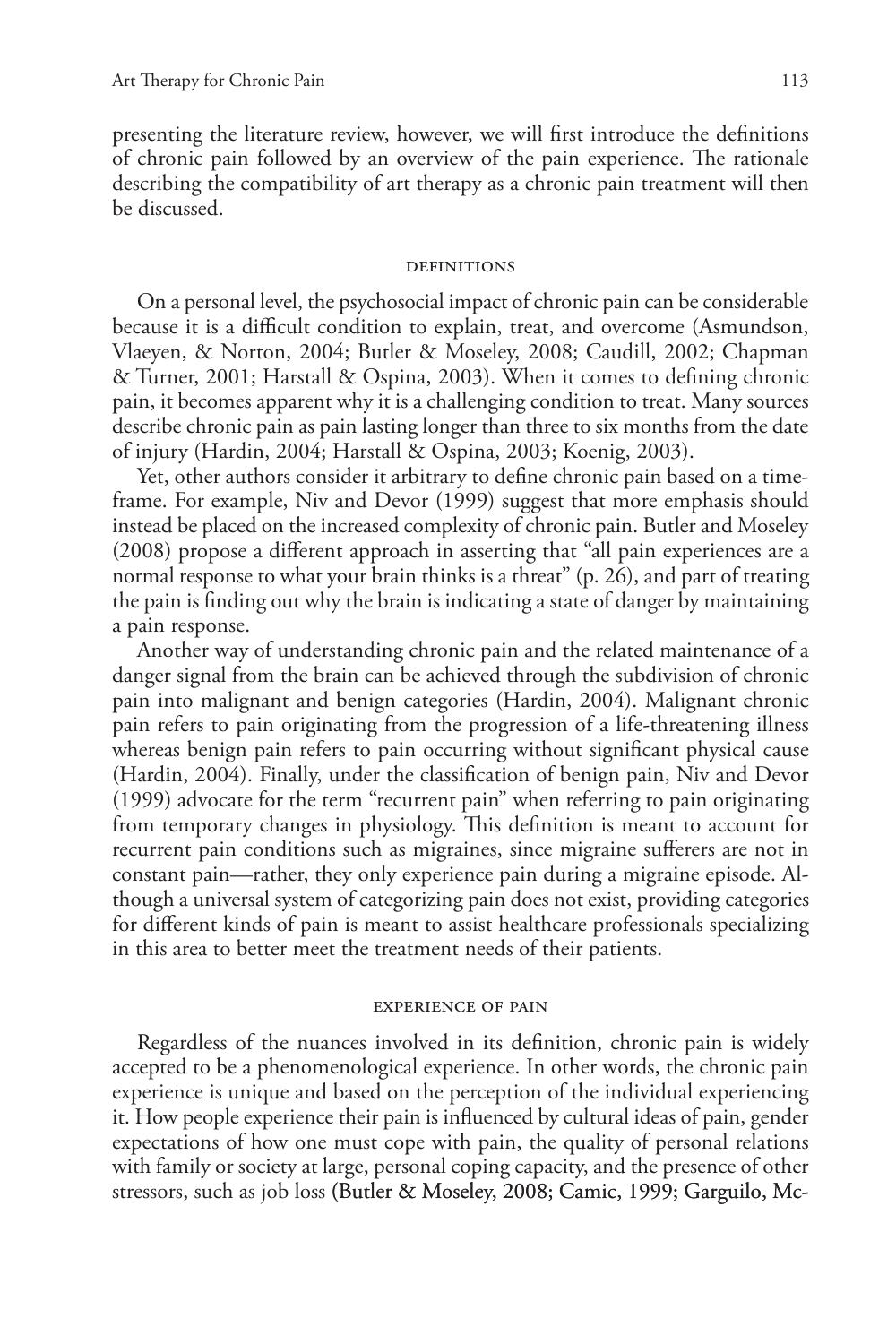Caffrey, & Frock, 2003; Hardin, 2004; Koenig, 2003). The experience of chronic pain can deprive individuals of their identity, occupation, healthy relationships, mental health, and general quality of life (Collen, 2005).

The most common consequences of chronic pain cited in research studies and other scholarly literature related to the subject include increased reports of depression, anxiety, and anger in relation to increased pain (Camic, 1999; Caudill, 1999; Dersh, Polatin, & Gatchel, 2002; Hardin, 2004; Leo, 2003). Chronic pain can also impact family life (Harstall & Ospina, 2003; Koenig, 2003; Otis, Cardella, & Kerns, 2004); affect self-image; and contribute to decreased activity, mental deconditioning (Hardin, 2004; Koenig, 2003), social stigma (Collen, 2005), feelings of loss (LeResche, 2001; Smith & Osborn, 2007), social isolation (Garguilo et al., 2003), memory deficiency, and suicidal ideation (Hardin, 2004). Furthermore, the long-term incapacities resulting from chronic pain can create economic strain, thereby adding yet another stressor (Collen, 2005).

# STATUS OF TREATMENT

As a consequence of the far-reaching impacts of chronic pain, researchers from a variety of disciplines such as medicine, physiotherapy, occupational therapy, psychology, social work, nursing, and the creative arts therapies have examined the cause, course, treatment, and impact of chronic pain in an attempt to ameliorate the immense personal, social, and economic cost it incurs. With no known cure for chronic pain (Butler & Moseley, 2008), interventions for chronic pain often require the collective efforts of each of the above professions to address and manage the biological, psychological, and social aspects of the chronic pain experience (Lipman, 2005).

To address these areas in chronic pain management, professionals specializing in this field often use the biopsychosocial model of treatment (Butler & Moseley, 2008; Caudill, 1999, 2002; Garguilo et al., 2003). The biopsychosocial model tackles the aforementioned unique and multidimensional challenges implicit in treating chronic pain by explicitly drawing attention to the interactions among biological, psychological, and social aspects of the pain experience in order to foster self-management (Butler & Moseley, 2008; Caudill, 2002).

Furthermore, because the biological, psychological, and social factors involved in the pain experience occur differently in each person, implementing the biopsychosocial model allows for more specialized patient-centred treatment. Finally, by employing the biopsychosocial model, a multidisciplinary team is able to assess the factors posing barriers to self-management of chronic pain for each patient and then collaboratively devises a treatment plan to support the patient in overcoming those barriers (Lipman, 2005).

The biopsychosocial model is the most widely employed for treating chronic pain because it transcends treating merely the physical symptoms of pain. However, this model is not without its pitfalls. Gatchel and Turk (2004) emphasize that the biopsychosocial model can only be effective in a true multidisciplinary team in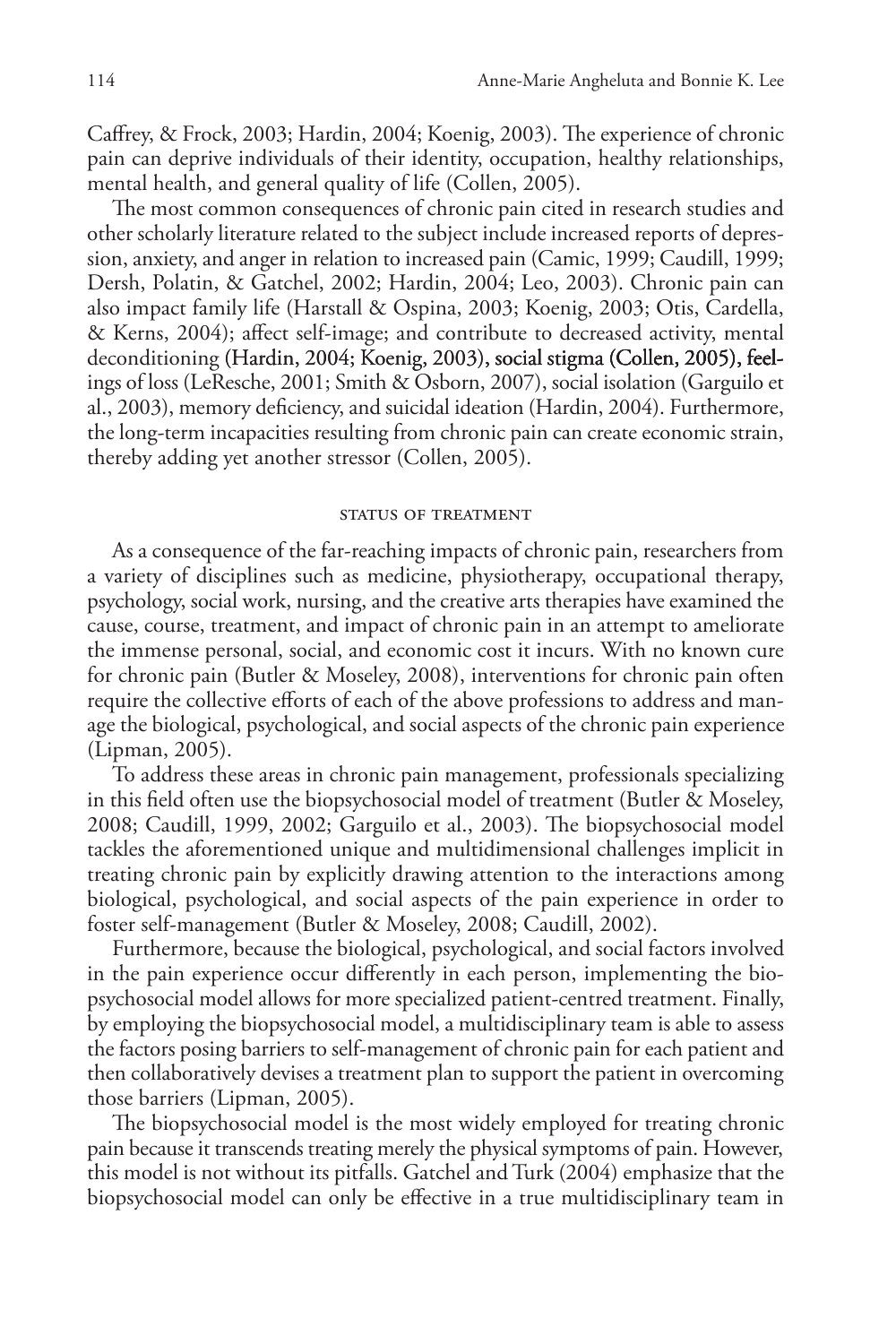which professionals are working collaboratively with the patient as opposed to a team wherein the patient is passed off from one professional to the next.

Common barriers that impede effective chronic pain management can stem from various sources. One of the most common causes for chronic pain mismanagement is lack of education (Phillips, 2008). Contrary to the treatment of acute pain, which requires rest to allow the body time to heal, chronic pain management requires the patient to remain active. For an individual living with chronic pain, managing pain symptoms solely with passive strategies, such as rest, not only leads to physical deconditioning, exemplified by loss of muscle tone and physical stamina, but also to mental deconditioning (Butler & Moseley, 2008; Caudill, 2002). Mental deconditioning can lead to decreased ability to be mindful or the inability to experience positive sensations. Further difficulties in managing chronic pain can stem from a history of trauma and unaddressed emotional pain (Phillips, 2008). Also, Janca, Isaac, and Ventouras (2006) posit that the comorbidity of mental and physical disorders can pose barriers to treatment.

With an emphasis on phenomenology, self-management, and the biopsychosocial model, mind-body interventions are often employed to help chronic pain sufferers understand the full impact chronic pain has in their life. Mind-body interventions specifically assist patients in understanding how psychological and physical symptoms are intertwined. Examples of mind-body interventions include yoga, meditation, psychotherapy, and art therapy. Art therapy by definition is a form of psychotherapy that combines visual art-making and psychotherapy to promote self-exploration and understanding (Canadian Art Therapy Association, 2008).

More specifically, the process involved in art therapy also "helps people resolve conflicts and problems, develop interpersonal skills, manage behaviour, reduce stress, increase self-esteem and self-awareness, and achieve insight" (American Art Therapy Association, 2008, para. 1). As a result, engaging in art therapy can assist patients in developing an awareness of how psychosocial factors can affect their symptoms in both positive and negative ways using both verbal and non-verbal communications.

This is similar to the goal of self-management manuals, such as *Managing Pain Before It Manages You* by Margaret Caudill (2002), which aim to foster awareness of the mind-body connection by guiding patients through exercises such as pain diaries that teach patients to compare the intensity of their pain to their emotions and stress level at the time of the flare-up. Art therapy has been implemented to foster the same awareness.

Consequently, this literature review investigates how art therapy as a mindbody intervention can help those living with chronic pain to better understand and manage their symptoms. As no such review has been undertaken to date, the current applications of art therapy as a mind-body intervention for chronic pain will be reviewed and thematically compiled with particular consideration of the biopsychosocial model, in order to understand the present status of art therapy as an intervention for chronic pain.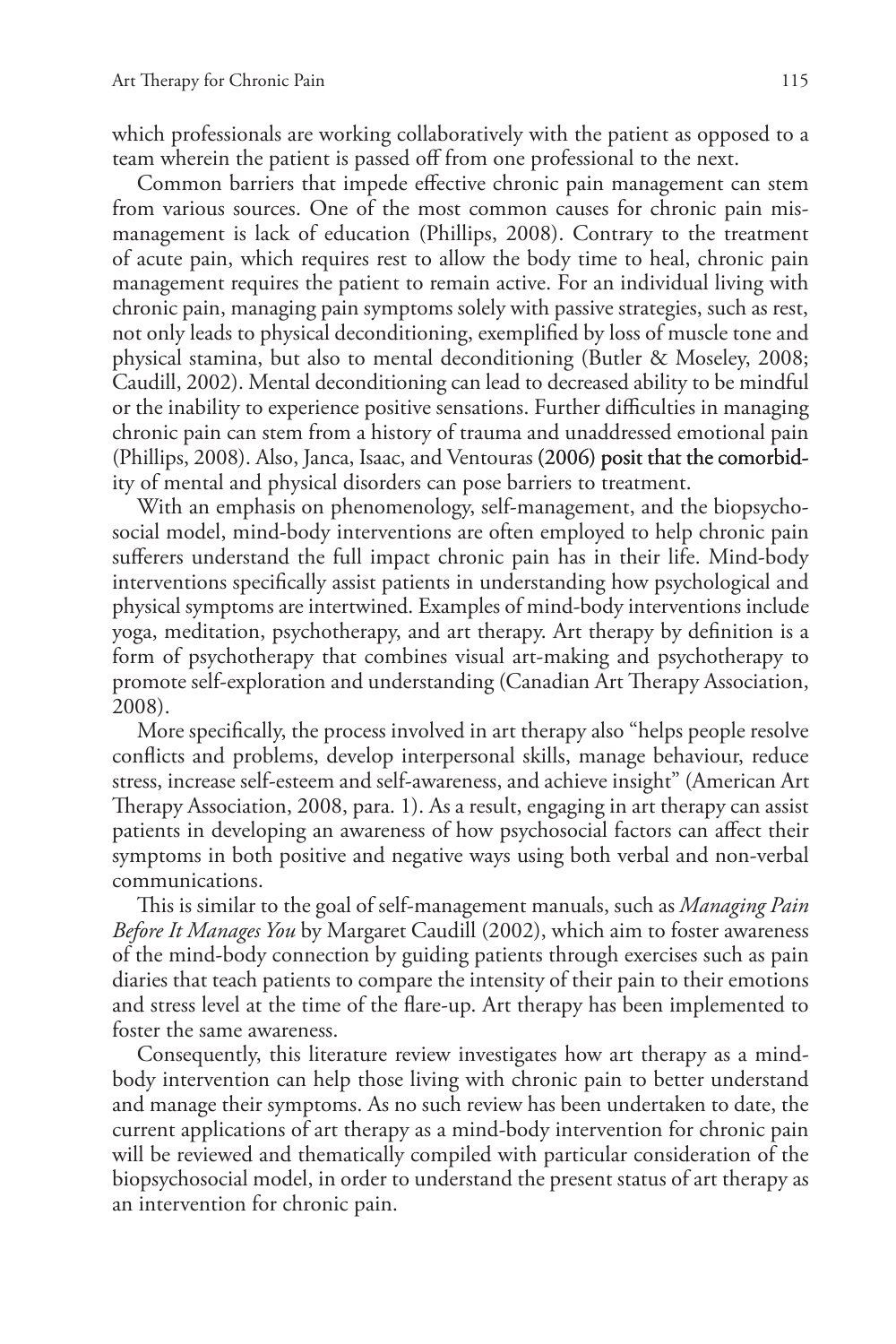## **METHOD**

In compiling this review, both electronic and library databases were searched using the keywords "art therapy" and "chronic pain." Journal articles, books, and book chapters from 2009 and earlier are all included in this review.

Chronic pain as an area of study is vast. Not only is the approach to treating pain different depending on age group, treatment also differs depending on what condition is causing the chronic pain. For this literature review, the focus has been centred on the treatment of non-malignant chronic pain in adults. Articles pertaining to art therapy for pain management in children or conditions such as cancer, AIDS, and hospice care were omitted, as other collateral issues, such as impending death, fall outside the immediate scope of this article.

All articles were audited based on the major consensus that chronic pain is best treated from a biopsychosocial perspective. The mode of creative arts interventions (visual art, music, and drama) was not a criterion for omission, based on the idea that therapies employing each of these art modalities are based on a common artsbased theory that views the arts as a symbolic medium for expressing underlying subconscious psychological material (Knill, 2004). Consequently, although the primary focus of this article is art therapy, information on other forms of creative arts therapies will be included in this review.

Articles were analyzed for the following components in relation to art therapy and art-making: (a) physical pain symptoms, (b) psychological well-being, (c) social interaction, and (d) how art therapy was used as an intervention. Complementing the analysis of how art therapy met the biopsychosocial criteria for chronic pain treatment, additional art therapy components, such as changes in the art (when applicable) and the art process, were also analyzed and catalogued to identify if there is a specific protocol for implementing art therapy in chronic pain treatment. This second-step analysis was also conducted to provide clarity to professionals not familiar with art therapy and its uses in the chronic pain setting. Art activities implemented by professionals other than art therapists were included in the review to provide additional clarity to issues surrounding art therapy as an intervention.

## literature review

The findings of this literature review will be presented in two sections. First, we will examine how art therapy and other creative arts therapies are used for chronic pain. Following this discussion, existing concerns, gaps in the literature, and future directions for research in the area of art therapy will be explored.

# *State of Art Therapy*

The existing state of art therapy and other art-based modalities for chronic pain treatment appears to be primarily exploratory with a large proportion of anecdotal case studies, case illustrations, and program evaluations. In evaluating the existing literature on art therapy for chronic pain, the following areas will be discussed: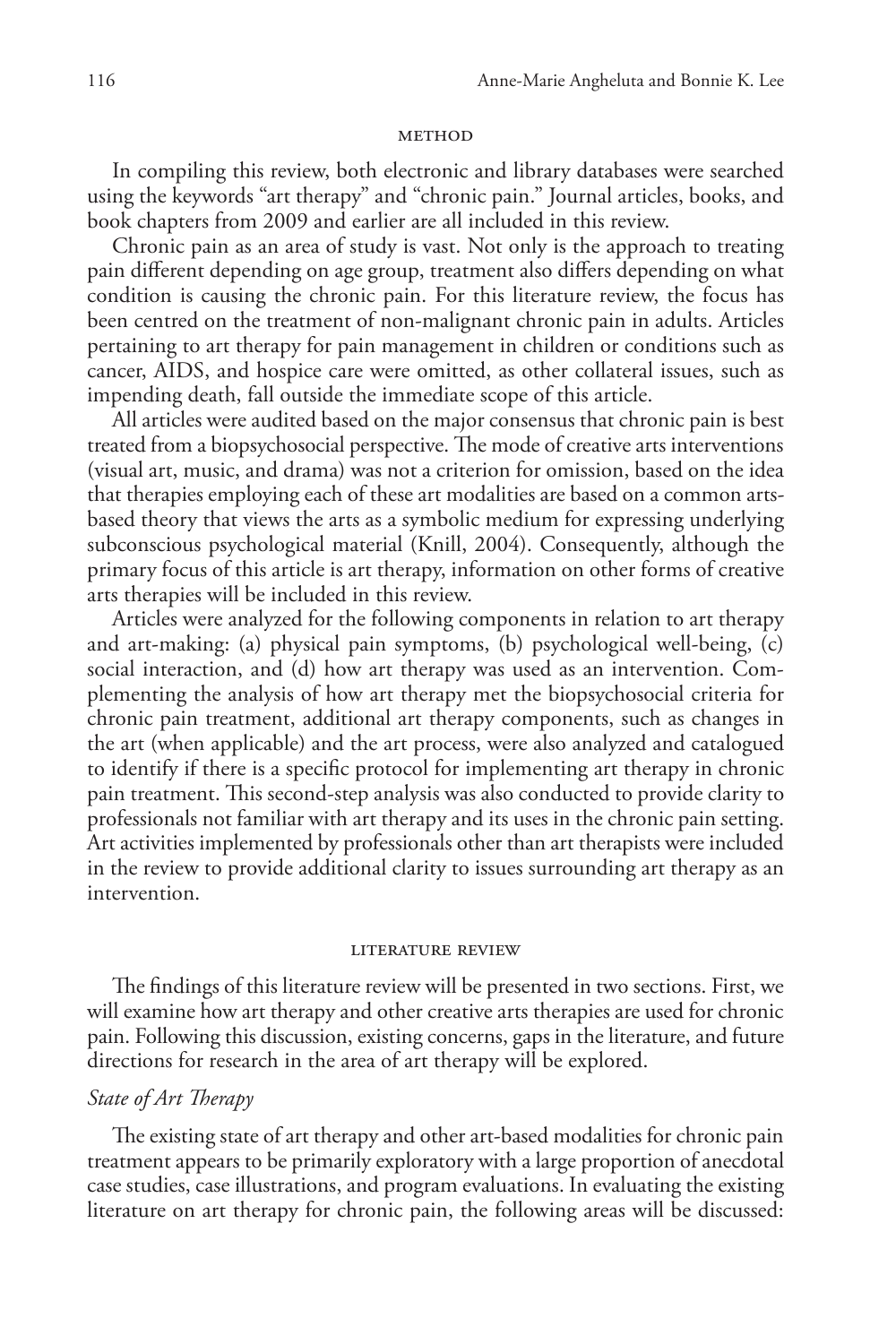(a) art therapy and the biopsychosocial model, (b) the role of the working alliance, and (c) the art therapy process.

# art therapy, therapeutic art-making, and the biopsychosocial model

Across all of the articles utilized for this review, authors described patient progress in terms of one or more of the following criteria associated with the biopsychosocial model: (a) changes in physical symptoms, (b) changes in psychological well-being, and (c) changes in social interaction. In this section, art therapy and therapeutic art will be discussed to help establish similarities and differences between the two areas.

*Changes in physical symptoms.* Changes in physical symptoms were discussed in nine journal articles and two book chapters. Physical changes were predominantly discussed in terms of pain relief in seven articles (Bullington, Nordemar, Nordemar, & Sjöström-Flanagan, 2005; Dannecker, 1991; Pavlek, 2008; Rockwood Lane, 2005, 2006; Sivik & Schoenfeld, 2005; Theorell et al., 1998) and two book chapters (Landgarten, 1981; Long, 2004). Although some articles, such as Rockwood Lane (2005, 2006) who advocated the use of the creative arts in nursing practice, provided only anecdotal evidence of physical changes during art-making, the other articles and book chapters provided more substantial explanations of the mechanisms thought to contribute to decreasing somatic symptoms.

Through a clinician-based focus group, Bullington et al. (2005) reported that pain symptoms subsided when patients were able to resolve some of their psychological issues connected to their past through music and dance/movement therapy. They were able to cultivate an awareness regarding the connection between mind and body.

Conversely, Long (2004) implemented art therapy as a means of pain modulation. In the case illustration of a 79-year-old woman who was severely incapacitated by arthritis in her shoulders, art therapy was utilized to identify the nature of her pain through colour and to externalize it through visual representation as metaphor. In this case the woman likened the pain in her shoulders to a clawed "pain monster" (p. 330). The woman was then directed to depict her pain monster and illustrate through the art how to defeat it. As the client found a way to vanquish the pain monster in her art, the pain in her shoulder subsided. This method was also used in conjunction with processing relevant psychological material that arose during therapy to address other painful areas in the woman's body. According to Long (2004), the results that came from sessions with the woman were quite unexpected, as this type of response was not documented in the literature.

This example provides a surprising twist with respect to what the literature predicts as the outcome of art therapy. In this case, art therapy was a primary intervention that brought about the relief of pain. Long (2004) also addressed psychological material with the woman. However, she discussed neither the interplay between the symbolic battle with pain in conjunction with psychological material nor whether they related to each other at all. Furthermore, the results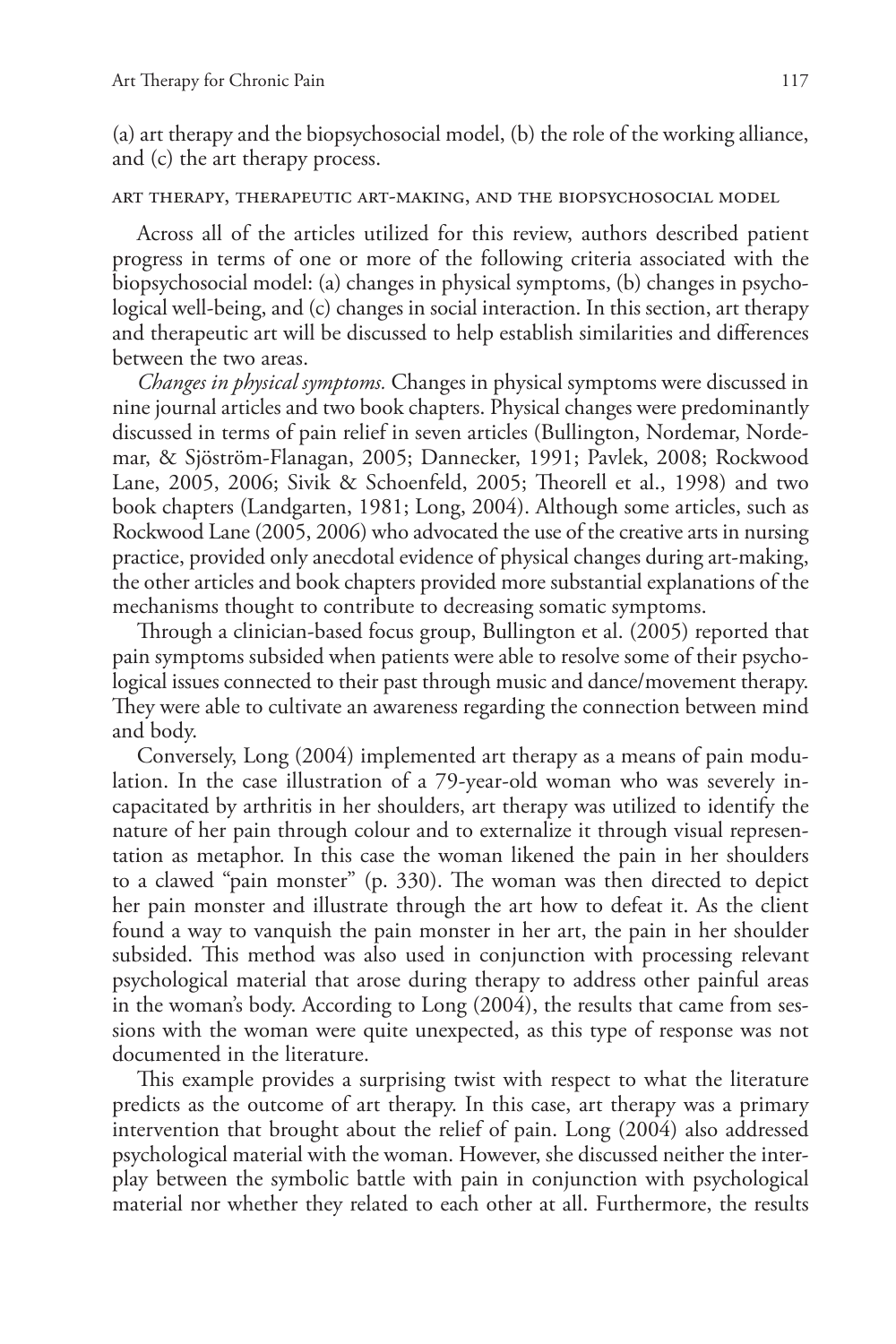cited by Long are merely observations of a treatment process and lack the methodological rigour of a formal case study.

The reduction of physical symptoms in chronic pain patients through the use of creative arts therapies is exciting. However, there is no clear indication that only positive gains are to be had from art therapy. In fact, exacerbation of pain was discussed in three articles (Sexton-Radek, 1999; Sexton-Radek & Vick, 2005; Theorell et al., 1998). In the consecutive studies carried out by Sexton-Radek (1999) and Sexton-Radek and Vick (2005), artists suffering from regular migraines who entered the "Migraine Masterpieces" art competition were surveyed about how art-making helped them cope with their recurring headache pain. Although a portion of respondents in each study reported that art helped reduce their migraine pain, other respondents claimed that the art-making process and or odours from the art materials actually triggered migraines. Nevertheless, despite the fact that art was identified as a pain trigger for some artist migraine sufferers, they still reported engaging in art-making. These particular respondents were able to identify their triggers and modify their art-making practice to avoid triggering a migraine. Less clear findings were reported in Theorell et al.'s (1998) 2-year longitudinal pilot study where the patients' global perception of good health fluctuated over the course of therapy in relation to reports of psychological stress. Theorell et al. hypothesized that difficulty in identifying improved physical symptoms was likely due to increased uric acid in the patient's system as a result of increased daily activity.

Finally, with respect to physical symptoms, distraction from pain during art therapy was discussed in three articles (Dannecker, 1991; Reynolds & Prior, 2003; Shapiro, 1985). In each of these articles the authors observed reports of pain from their patients during the art-making process. Although there is no discussion in any of these articles regarding the potential reasons underlying this phenomenon, Shapiro (1985) observed that her patients typically perceived more pain at times when they had little to do or were unoccupied. This might indicate that the engagement in art therapy may redirect patients' attention away from pain into other activities.

*Changes in psychological well-being.* The psychological aspects of the chronic pain experience were the most widely discussed topic across the literature reviewed. In 15 articles or book chapters, 21 themes pertaining to psychological well-being were identified. It is interesting to note that the way this area was explored appeared to be aimed at different goals. Three categories were identified: (a) understanding the patients' phenomenology through metaphor from arts-based therapies, (b) improved emotional status as a marker of therapeutic progress, and (c) perception of self.

In addressing psychological material attached to the chronic pain experience, art therapy appears to be a mechanism through which subconscious psychological material can be processed. Due to the phenomenological nature of art therapy, the themes in art therapy treatment can vary from one patient to the next. In fact, a Swedish study found 500 different themes arising out of dance/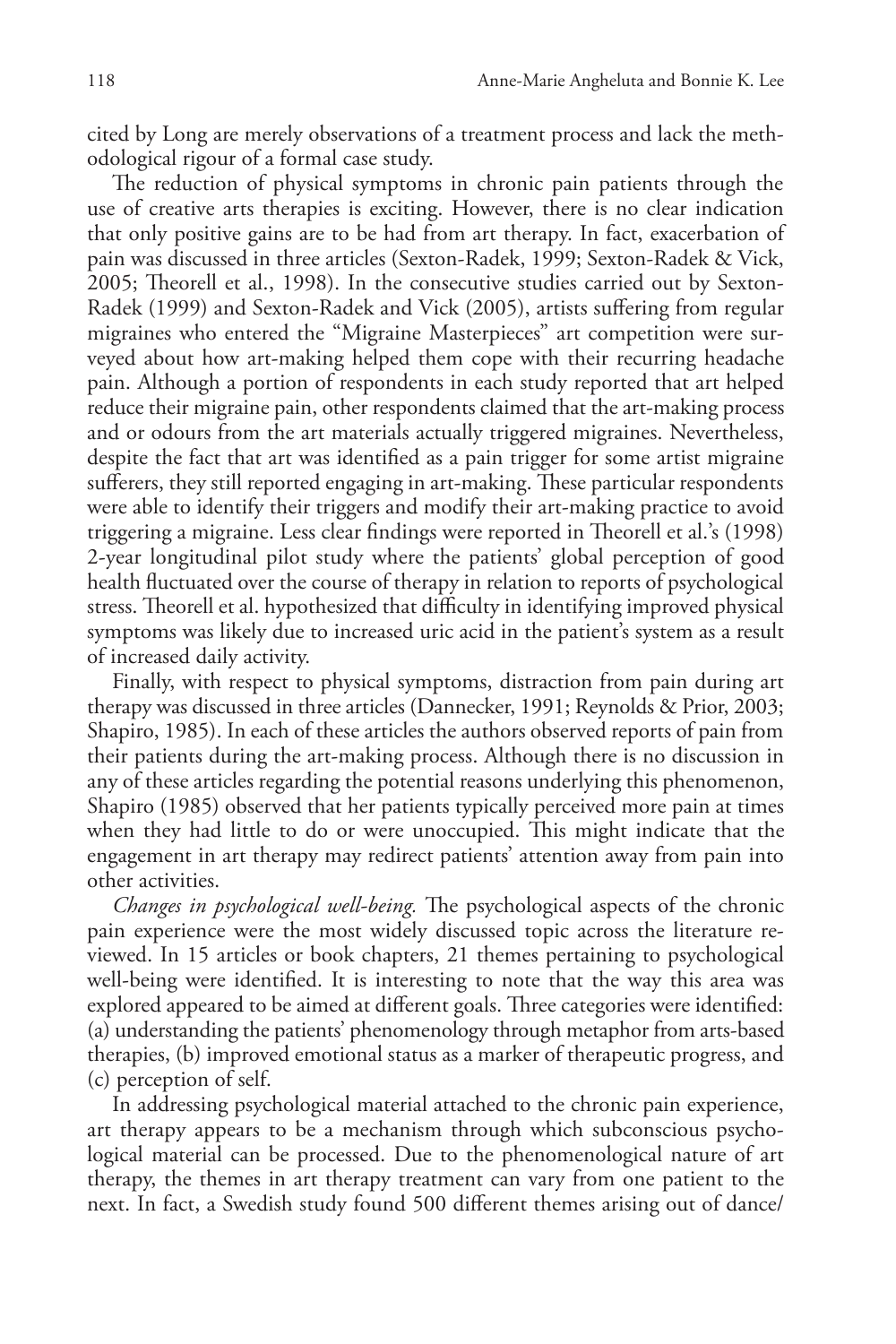movement therapy regarding the chronic pain experience (Flanagan, 2004). Also, such themes appeared to change as patients moved through their treatment (Dannecker, 1991; Landgarten, 1981; Shapiro, 1985). In the case of informal assessment monitoring themes in the patients' art, metaphor was found to be useful in understanding the patients' current status and progress/decline from a phenomenological perspective.

Change in psychological well-being was also used as a marker for successful therapy (Theorell et al., 1998). Factors such as generally improved affect (Shapiro, 1985), decreased anxiety or depression (Bullington et al., 2005; Pavlek, 2008; Sivik & Schoenfeld, 2005), improved emotional coping (Sivik & Schoenfeld, 2005), expression of grief (Reynolds & Prior, 2003), and ability to project oneself into the future (Bullington et al., 2005; Henare, Hocking, & Smythe, 2003; Landgarten, 1981; Shapiro, 1985) all appeared to be associated with the patients' improved ability to cope with pain.

Through the course of art therapy, change in self-perception was also discovered in chronic pain patients. Landgarten (1981) used art therapy to assess the patients' ability to self-manage their pain symptoms. Those patients who showed the greatest progress and likelihood of actively managing their pain demonstrated a change in body image, acceptance of their chronic pain condition, and assumed responsibility for their personal well-being. Those individuals who were less likely to have benefited from art therapy were still focused on trying to find a cure for their chronic pain and continued to depict examples of passive coping skills, such as rest and continued reliance on pain medication.

Assessment of self-management, as presented by Landgarten (1981), was not mirrored in subsequent journal articles with the exception of Theorell et al. (1998), who conducted a follow-up questionnaire investigating the lasting effects of art psychotherapy 6 months after termination. Some patients appeared to maintain the therapeutic gains from art therapy while others experienced a decline. The observations from both Landgarten (1981) and Theorell et al. (1998) suggest how art therapy assessment can help identify changes conducive to self-management in the patient, and that art therapy does not affect every patient in the same way. In light of this comparison, a question arises for both practice and research regarding the importance of conducting assessments to measure the patients' ability to self-manage their pain.

*Social change.* Of the components of the biopsychosocial model, the social aspect of treatment is explored the least. A total of six articles addressed this issue, and the topics of increased socialization, job seeking, leading more active lives (Collen, 2005; Theorell et al., 1998), improved relational coping (Sivik & Schoenfeld, 2005), building and maintaining new relationships (Reynolds & Prior, 2003), and establishing better communication with family (Landgarten, 1981) were discussed in all articles as positive outcomes of art therapy. While social issues are very closely tied to psychological components reported in the previous section, it seems as though, in reporting research results, social changes are underemphasized within the existing literature.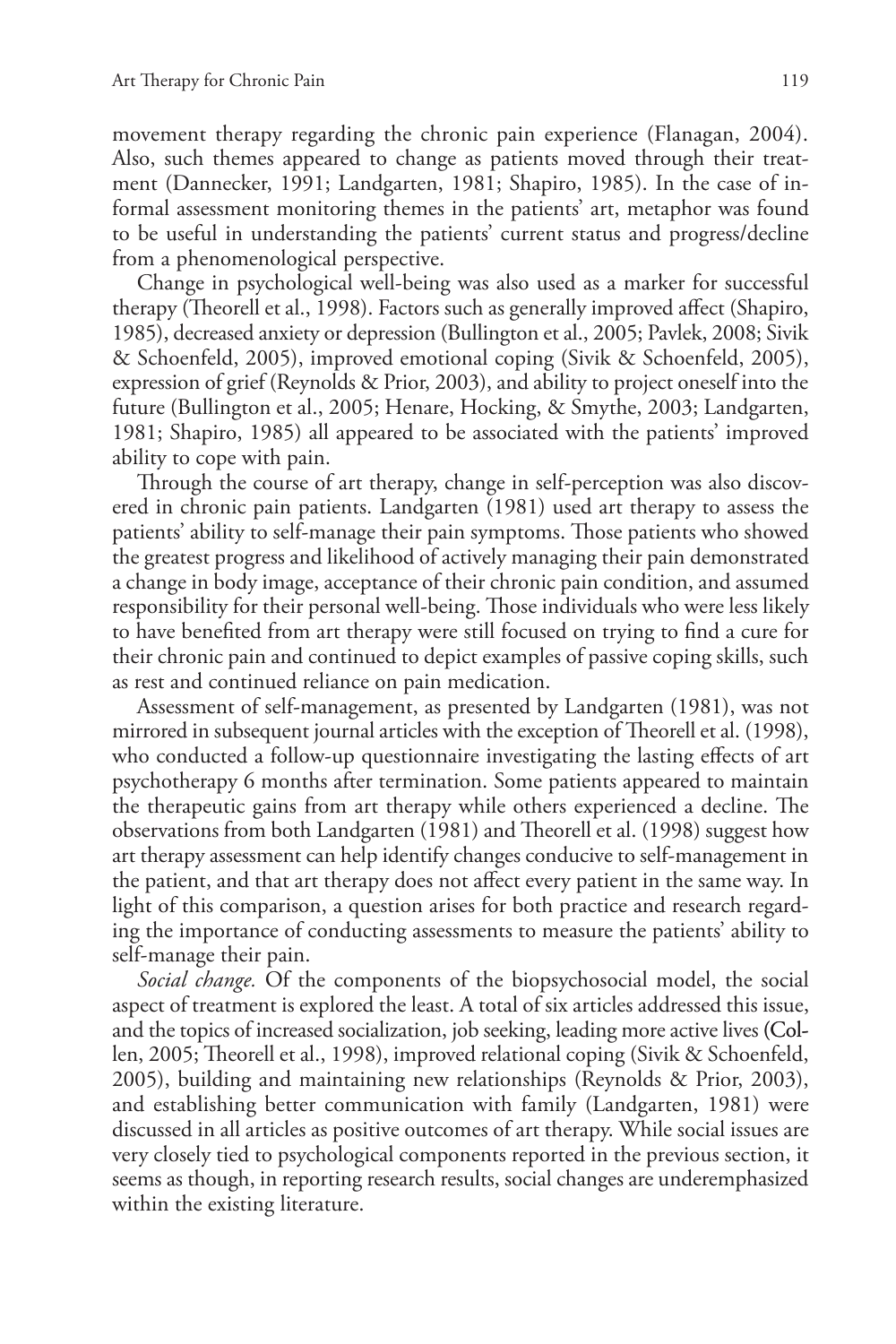## the working alliance

The most prevalent theme identified in the articles reviewed is the importance of the working alliance. It is widely asserted that a key component to effective psychotherapy is a strong working relationship between client and therapist (Bordin, 1979; Gelso & Carter, 1994; Sufran & Muran, 2000).

Bullington, Nordemar, Nordemar, and Sjöström-Flanagan (2003) and Theorell et al. (1998) found that as patients made meaning of their art, they reported an increased level of stress. This was reflected in various ways, including temporary withdrawal from treatment (Bullington et al., 2003), increased blood serum levels as a marker of stress, and self-report by the patients indicating elevated stress levels (Theorell et al., 1998). Furthermore, case studies presented in Bullington et al. (2003) and Dannecker (1991) revealed that some patients with chronic pain also had a history of emotional and psychological trauma, which manifested as physical symptoms.

Sivik and Schoenfeld (2005) emphasized the importance of understanding and treating possible underlying psychological trauma in patients diagnosed with psychosomatic chronic pain. Because chronic pain aggravated by an unaddressed trauma is said to be a result of memories repressed in the unconscious that manifest themselves physically in the form of pain (Sivik & Schoenfeld, 2005), the working alliance becomes even more important in supporting the patient as these repressed traumatic memories surface.

## process of art therapy

Comparing art therapy to the biopsychosocial model is useful in identifying how art therapy is a compatible therapy within the biopsychosocial model of treating chronic pain. Discussing the process of art therapy clarifies the interplay between the biological, psychological, and social dimensions of chronic pain and offers insight into what might be expected from art therapy for chronic pain patients.

During the initial stages of art therapy, themes arising for chronic pain sufferers were identified as dependence on others (Dannecker, 1991) and pain-centred thought processes (Shapiro, 1985). In other words, not only did patients have a tendency to be more reliant on family members for help, but they also tended to over-focus on their pain, thus disrupting patients' regular routines and activities. Other themes identified during dance/movement therapy and music therapy included feeling separated from the body (Flanagan, 2004) and feeling a sense of chaos (Bullington et al., 2003, 2005).

Several articles reported on the importance of allowing patients to engage in the process in a way they felt most comfortable in order to build confidence. Dannecker's (1991) case study showed that in the beginning stages of art therapy, the patient was more interested in learning technical aspects of art-making and reproducing well-known works of art created by the masters. Dannecker interpreted the act of reproducing the artwork of masters as a defense mechanism.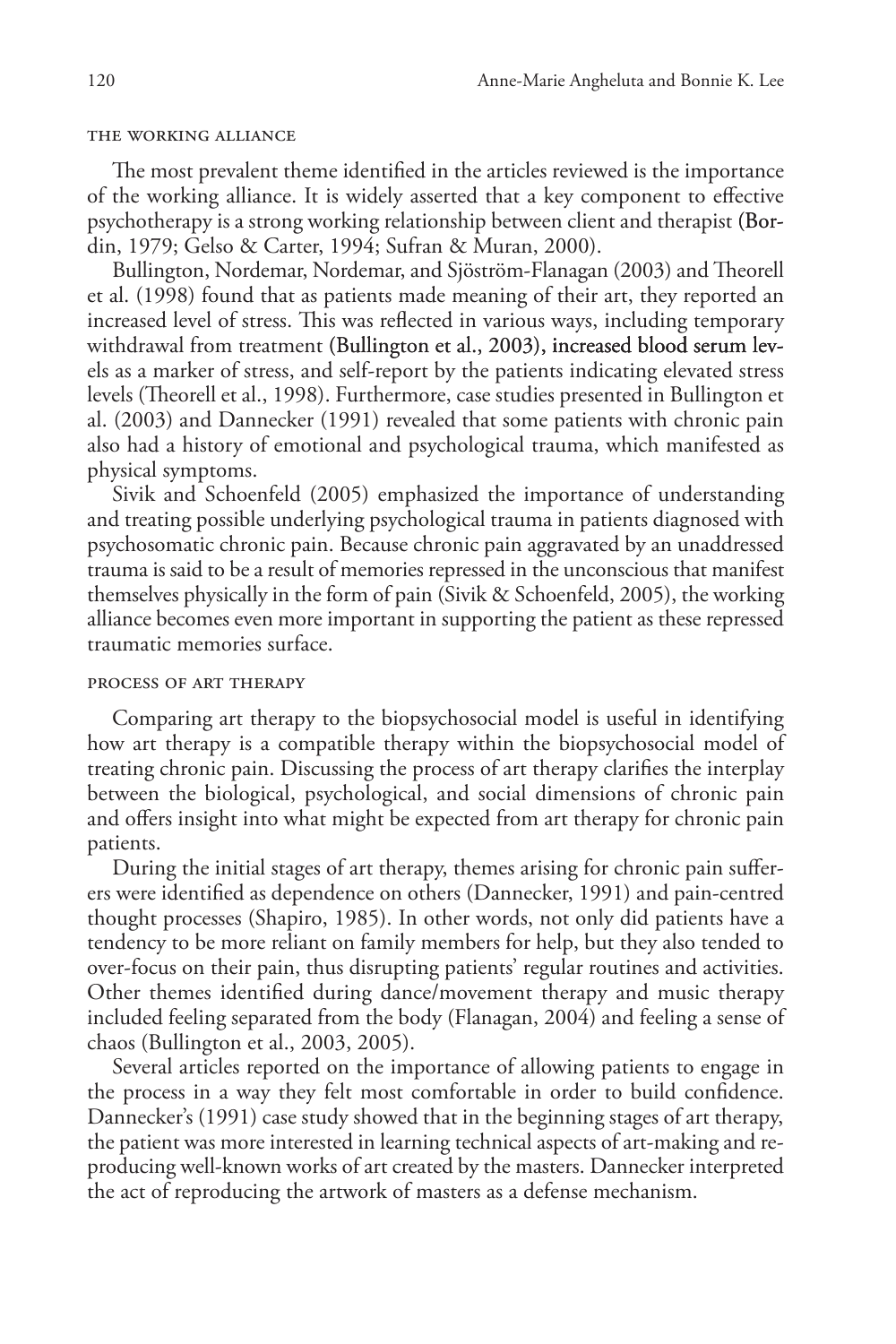This theme of guardedness also appeared in Bullington et al. (2005) during the course of dance/movement therapy. However, instead of the patient being reluctant to creating art, the patient was reluctant to move her body. In cases of both visual art and movement therapy, patients eventually could move through their initial trepidation and explore underlying issues that aggravated their pain through the use of art and movement metaphor for their internal process. Specifically, metaphors were used as a mechanism to bridge meaning arising from art-making to the lived reality of the patient. Overcoming initial reluctance toward the creative process would not have been possible without first allowing the patients to engage in a way that felt comfortable and free of judgment.

*Art therapy and self-management.* The combination of processing patients' personal metaphors and the informal assessment that takes place in allowing the patient to engage the art process at their own pace also lends itself to encouraging and practicing self-management. Self-management refers to the patients' ability to recognize the factors that cause their pain to flare up and the techniques that can be used to avoid those flare-ups. The ability to recognize these factors happens during the art therapy process by allowing patients to draw metaphors for their art and applying them to their past and present experiences. Teaching selfmanagement is currently regarded as one of the most important components of chronic pain treatment (Butler & Moseley, 2008; Caudill, 2002). Despite this, relatively little art therapy literature was devoted to this area. Many articles appeared to consider barriers to self-management as a consequence of unresolved psychological issues (Bullington et al., 2005; Dannecker, 1991; Flanagan, 2004). While this is in agreement with the barriers presented by Phillips (2008), some case studies suggest that art therapy might have the potential to make an even greater contribution to self-management.

# *Existing Concerns*

It is evident from the small volume of literature regarding the use of art therapy in the treatment of chronic pain that there is much to be learned and understood in this field. Table 1 and Table 2 outline methods, findings, and limitations of each journal article discussing, respectively, art therapy and therapeutic art-making for chronic pain. In addition to the sparse nature of the literature, there are also issues with the methodology behind the available literature. Typically, the studies, both quantitative and qualitative, contained small sample sizes. As such, findings were not generalizable.

Furthermore, art therapy was used in conjunction with other treatments, and it was not clear what effect art therapy by itself had on the patients in that study. With respect to the case studies and case examples presented, the issue of small sample size and generalizability surfaces once more. There are additional problems with case examples found in textbooks. Such examples may be informative, but do not employ systematic research methods carried out with rigour to ensure validity or trustworthiness and a comprehensive analysis of all case variables.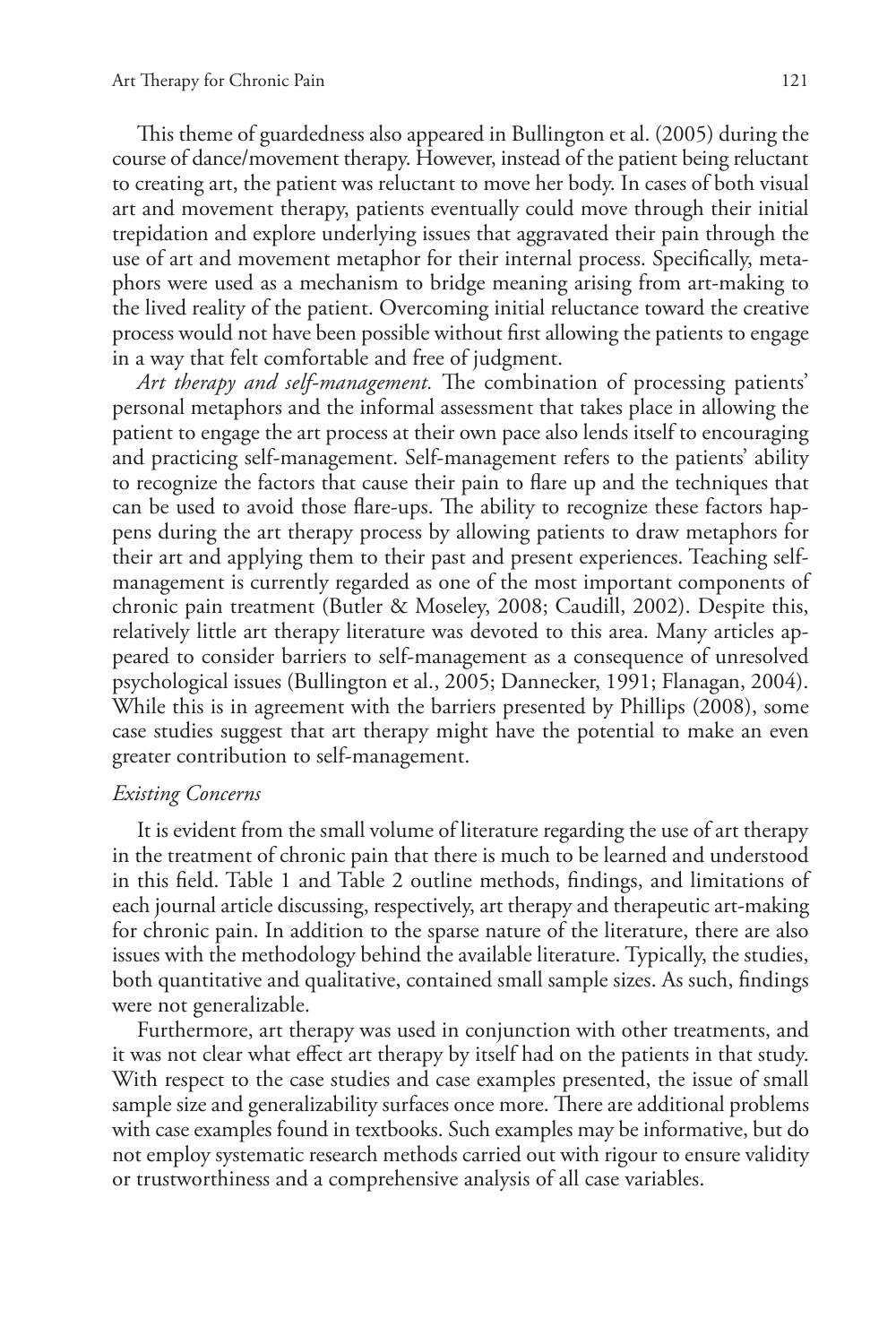| Title and Author                                                                                                                                   | Type of Study/<br>Method                                                                                                         | Sample                                                                                                                                                                                                | Purpose                                                                                                                                                                                                      | Results                                                                                                                                                                                                                         | Limitations                                                                                                                                                                                 |
|----------------------------------------------------------------------------------------------------------------------------------------------------|----------------------------------------------------------------------------------------------------------------------------------|-------------------------------------------------------------------------------------------------------------------------------------------------------------------------------------------------------|--------------------------------------------------------------------------------------------------------------------------------------------------------------------------------------------------------------|---------------------------------------------------------------------------------------------------------------------------------------------------------------------------------------------------------------------------------|---------------------------------------------------------------------------------------------------------------------------------------------------------------------------------------------|
| (Bullington, Nor-<br>demar, Nordemar,<br>& Sjöström-Fla-<br>Meaning Out of<br>to Understand<br>Chronic Pain<br>Chaos: A Way<br>nagan, 2003)        | $\bullet$ Focus group of clinicians                                                                                              | • 1 occupational ther-<br>apist/music therapist<br>· 1 physiotherapist/<br>• 1 medical doctor<br>prolonged somatic<br>dance therapist<br>$\bullet$ 2 adults with<br>symptoms                          | chronic pain experience<br>· Enrich the clinicians'<br>understanding of                                                                                                                                      | · Patients appeared to derived mean-<br>ing from chaos                                                                                                                                                                          | · Results were not generalizable<br>· Results were solely based on<br>· Results were not confirmed<br>clinicians' interpretation<br>with patients                                           |
| From Pain Through<br>Chaos Towards<br>(Bullington, Nor-<br>demar, Nordemar,<br>New Meaning:<br>Two Case Studies<br>Flanagan, 2005)<br>& Stjöström- | construct two case<br>from focus group<br>$\bullet$ Focus group of clinicians<br>$\bullet$ Information<br>was used to<br>studies | · 2 adults experiencing<br>· 1 occupational ther-<br>prolonged incapacita-<br>apist/music therapist<br>· 1 physiotherapist/<br>· 1 medical doctor<br>tion from somatic<br>dance therapist<br>symptoms | experience by investigat-<br>nomenology of the pain<br>successful rehabilitation<br>understanding of phe-<br>chaos" as a theoretical<br>construct to describe<br>ing "meaning out of<br>· Inform clinicians' | · Two types of chaos were identified:<br>chaos as patients gained more aware-<br>Chaos I-the patients' lack of under-<br>Chaos II-the lived experience of<br>standing toward their condition<br>ness about their condition      | · Respondents were not random-<br>who best illustrated meaning out<br>ly chosen. Rather the patients<br>· Case studies are subject to<br>clinicians' interpretation<br>of chaos were chosen |
| Patients (Danneck-<br>sion: Art Therapy<br>with Rheumatoid<br>Body and Expres-<br>er, 1991)                                                        | · Case illustration                                                                                                              | · 3 women diagnosed<br>with rheumatoid<br>arthritis                                                                                                                                                   | · Investigate how art<br>therapy is helpful in<br>treating rheumatoid<br>arthritis                                                                                                                           | · Patient defense mechanisms evident<br>· As patients progressed, art changed<br>critique and instruction with respect<br>· Patients initially desired objective<br>· Partial alleviation of pain<br>to their art<br>in the art | illustration, results reported are<br>· Because this article is a case<br>not generalizable                                                                                                 |
| Paining Out: An<br>Integrative Pain<br>Therapy Model                                                                                               | • Therapy model<br>evaluation by<br>anonymous                                                                                    | • Adults aged 25-55<br>6 females, 3 males<br>· Diagnosed with                                                                                                                                         | iveness of an integrated<br>· Investigate the effect-<br>pain therapy model                                                                                                                                  | intensity and frequency of subjective<br>• Integrated model presented in the<br>study was successful in decreasing                                                                                                              | · Small sample group limits the<br>· Results were not compared<br>generalizability of findings                                                                                              |

Table 1<br>Art Therapy and Chronic Pain *Art Therapy and Chronic Pain*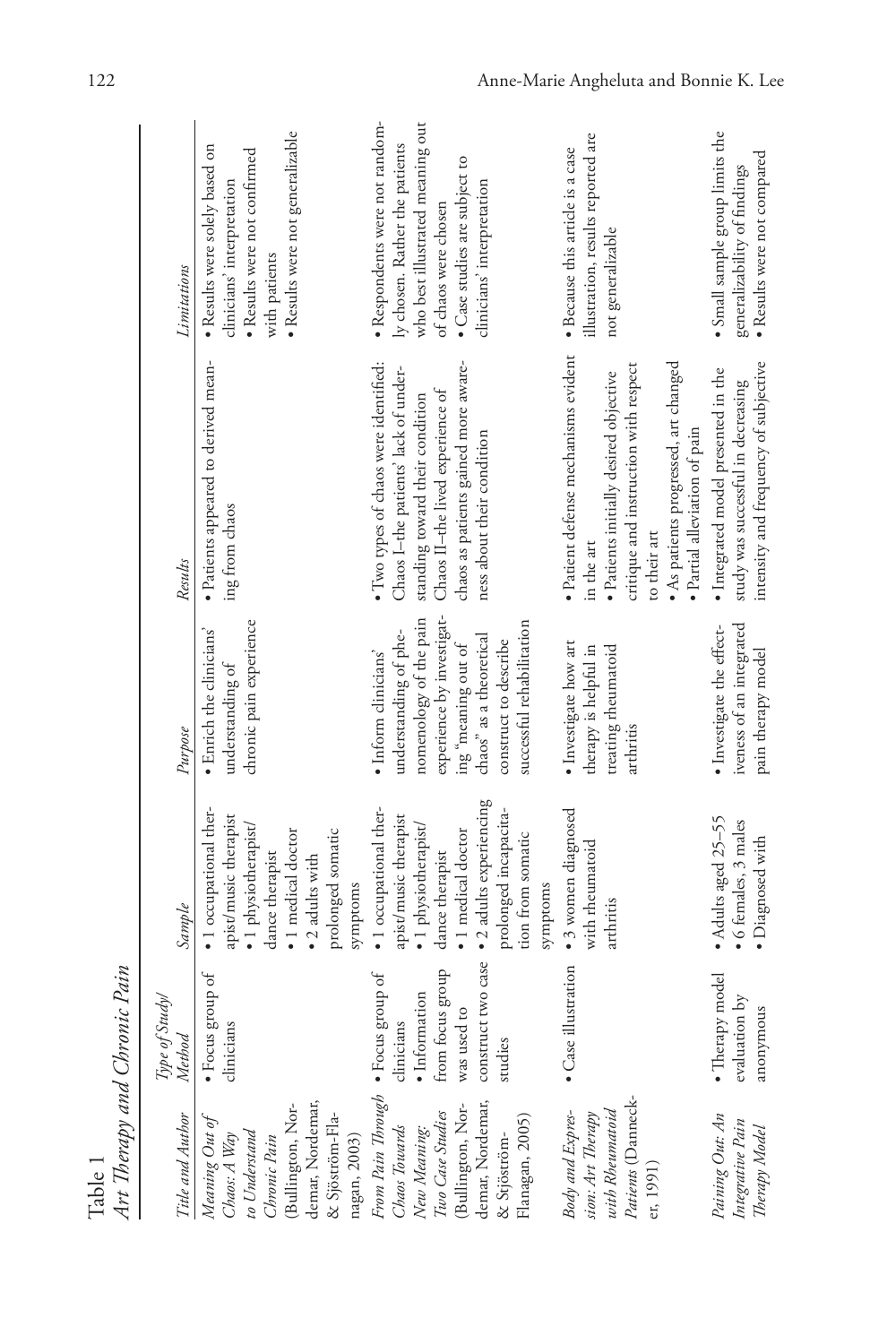| Title and Author                                                                                                                                               | Type of Study/<br>Method                                | Sample                                                                                                                                          | Purpose                                                                                                                                      | Results                                                                                                                                                                                                                                                                     | Limitations                                                                                                                                                                                                                                                                                                                                         |
|----------------------------------------------------------------------------------------------------------------------------------------------------------------|---------------------------------------------------------|-------------------------------------------------------------------------------------------------------------------------------------------------|----------------------------------------------------------------------------------------------------------------------------------------------|-----------------------------------------------------------------------------------------------------------------------------------------------------------------------------------------------------------------------------------------------------------------------------|-----------------------------------------------------------------------------------------------------------------------------------------------------------------------------------------------------------------------------------------------------------------------------------------------------------------------------------------------------|
| (Pavlek, 2008)                                                                                                                                                 | questionnaire                                           | various pain syndromes                                                                                                                          | existing knowledge of<br>tions for chronic pain<br>mind-body interven-<br>complement already<br>• Contribute to and                          | • An increase in functional coping<br>skills was also found<br>pain events                                                                                                                                                                                                  | · No comparison was made with<br>a different group of people com-<br>with other models of treatment<br>pleting the same program                                                                                                                                                                                                                     |
| All I Have Is Pain<br>(Shapiro, 1985)                                                                                                                          | illustration<br>• Case                                  | from a childhood injury<br>life-long problems with<br>60s who experienced<br>back and neck pain<br>$\bullet$ A woman in her                     | assist with the treatment<br>therapy can be used to<br>· Investigate how art<br>of chronic pain                                              | spective in a multidisciplinary setting<br>. Art therapy offered and unique per-<br>provided increased physical comfort<br>· Client was able to use art to work<br>through issues of body image and<br>self-esteem while physiotherapy<br>and strength                      | . This is an older study based on<br>illustration, results reported are<br>· Because this article is a case<br>few scholarly sources<br>not generalizable                                                                                                                                                                                           |
| tegrative Treatment<br>and Rehabilitation<br>Psychosomatic In-<br>(Sivik & Shoen-<br>feld, 2005)                                                               | program evalua-<br>· Longitudinal<br>tion               | chronic psychosomatic<br>rehabilitation program<br>symptoms enrolled in<br>a Swedish integrative<br>women experiencing<br>$\bullet$ 650 men and | · Measure the effective-<br>health program in the<br>treatment of psycho-<br>running integrative<br>ness of a currently-<br>somatic symptoms | symptoms, anxiety, muscular tension,<br>chosen participants reflected positive<br>relational coping, decreased somatic<br>· Prolactin levels in 10 randomly<br>improvement in emotional and<br>· Patients reported significant<br>and internalized anger<br>patient reports | gram evaluation is brief and does<br>not provide critical and rigorous<br>· The description of this pro-<br>discussion of its findings                                                                                                                                                                                                              |
| Process Description<br>atic Symptoms<br>by Means of Art<br>Psychotherapy: A<br>of Patients with<br>Chronic Som-<br>(Theorell et al.,<br>The Treatment<br>1998) | 2-year longitud-<br>inal pilot study<br>· Quantitative, | women; 2 men) who<br>due to their somatic<br>work for over a year<br>had been unable to<br>$\bullet$ 24 patients (22<br>symptoms                | feasibility of art psycho-<br>experiencing long-term<br>• Describe and test the<br>therapy with patients<br>symptoms                         | lowed by a slow improvement after<br>rehabilitation more successful than<br>marked by emotional turmoil, fol-<br>· Authors found this approach to<br>• The first year of treatment was<br>two years<br>others                                                               | • Art psychotherapy is not clearly<br>as feeling better since that would<br>other forms of psychotherapy so<br>mean the cessation of treatment<br>reluctant to describe themselves<br>modality cannot be confirmed<br>the efficacy of art therapy as a<br>· No direct comparison with<br>· Patients may have been<br>· Small sample size<br>defined |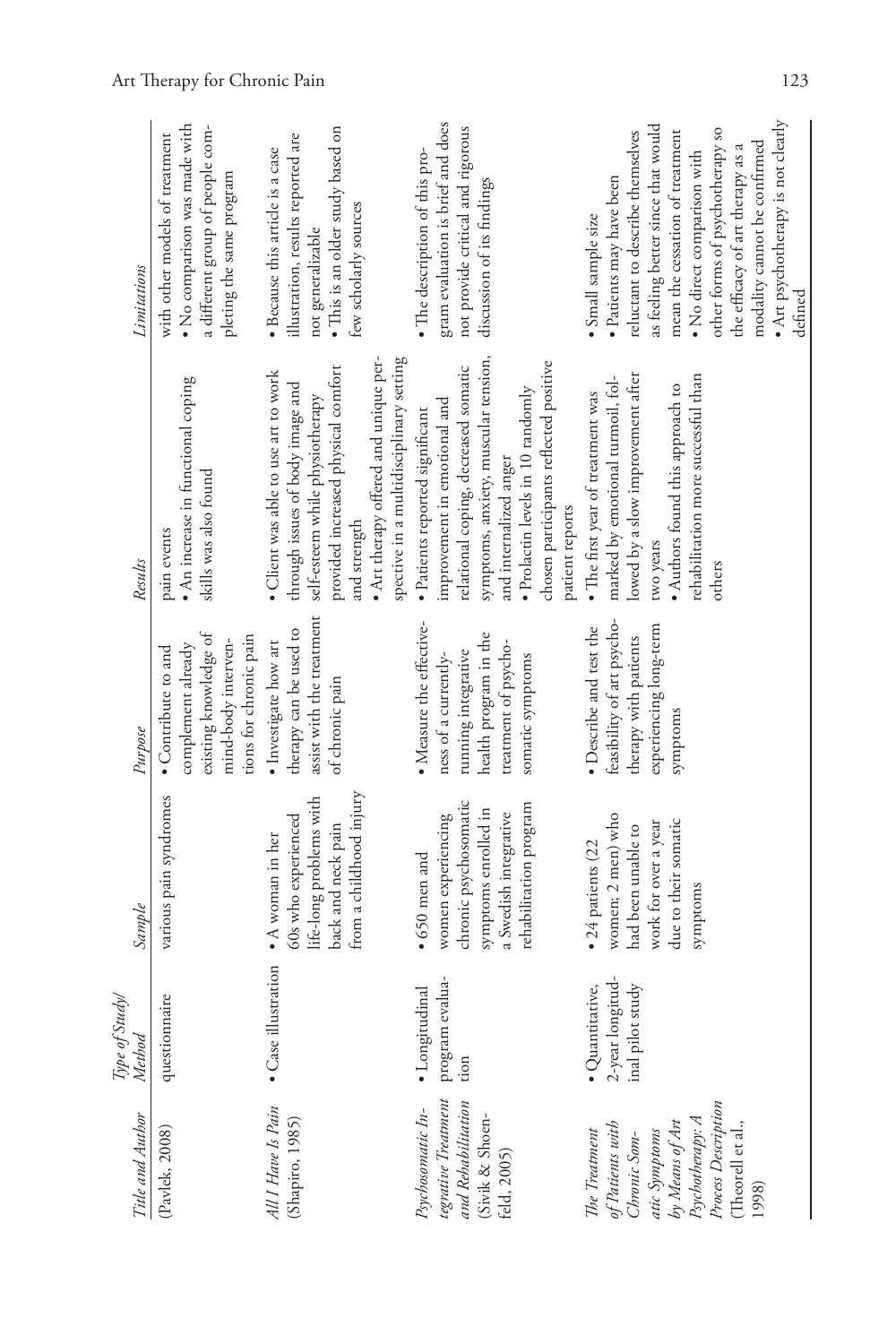| mm 1 medicine mun Samurante en mandar                                                                                                                                                     |                                                                                   |                                                                                                                                                                              |                                                                                                                                                                          |                                                                                                                                                                                                                                                                                                                                                                                                                                        |                                                                                                                                                                                                                                                                              |
|-------------------------------------------------------------------------------------------------------------------------------------------------------------------------------------------|-----------------------------------------------------------------------------------|------------------------------------------------------------------------------------------------------------------------------------------------------------------------------|--------------------------------------------------------------------------------------------------------------------------------------------------------------------------|----------------------------------------------------------------------------------------------------------------------------------------------------------------------------------------------------------------------------------------------------------------------------------------------------------------------------------------------------------------------------------------------------------------------------------------|------------------------------------------------------------------------------------------------------------------------------------------------------------------------------------------------------------------------------------------------------------------------------|
| Title and Author                                                                                                                                                                          | Type of Study/<br><b>Method</b>                                                   | Sample                                                                                                                                                                       | Purpose                                                                                                                                                                  | Results                                                                                                                                                                                                                                                                                                                                                                                                                                | Limitations                                                                                                                                                                                                                                                                  |
| Life of Pain, Life<br>of Pleasure: Pain<br>from the Patients'<br>Perspective—The<br>Evolution of the<br>PAIN Exhibit<br>(Collen, 2005)                                                    | · Personal com-<br>mentary                                                        | with long-term incapa-<br>· 1 middle-aged man<br>citation due to pain                                                                                                        | · Describe personal pain<br>· Raise awareness of the<br>pain experience and the<br>experience and the bar-<br>difficulties facing pain<br>riers encountered<br>sufferers | • Found that art was the most effective research methods<br>· Communication of the pain experi-<br>that other pain suffers can share their<br>· Author experienced disbelief from<br>. An online gallery was created so<br>way to describe his symptoms<br>health professionals<br>ence was difficult<br>experiences                                                                                                                   | · Does not employ any qualitative<br>• The information from this<br>personal commentary is not<br>generalizable                                                                                                                                                              |
| (Henare, Hocking<br>& Smythe, 2003)<br>Gaining Under-<br>standing Through<br>the Use of Art<br>Chronic Pain:                                                                              | · Small-scale<br>qualitative<br>study                                             | 27-63 attending a pain<br>rehabilitation program<br>· Unlimited cultural<br>$\bullet$ 10 women; 4 men<br>• 14 patients, aged<br>backgrounds                                  | description of the pain<br>· Provide a detailed<br>experience                                                                                                            | was strongly associated with redefining<br>· Engaging in meaningful occupation<br>· Five general themes were identified:<br>self, experiencing oneself as a whole,<br>self, identity, through others, being<br>and being hopeful about the future<br>gaining pain, losing self, redefining<br>hopeful, and being on a journey                                                                                                          | ers' interpretations and the experi-<br>study are subject to both research-<br>explored through questioning. As<br>· Narratives of art work were not<br>such, only the "in the moment"<br>• The themes identified in the<br>experience was captured<br>ences of the patients |
| 'A Lifestyle<br>Coat-Hanger': A<br>Phenomenological<br>Study of the Mean-<br>ing of Artwork for<br>Women Coping<br>With Chronic Ill-<br>(Reynolds & Prior<br>ness and Disability<br>2003) | study using an<br>interpretive<br>phenomeno-<br>logical analysis<br>· Qualitative | aged 29-72 living with<br>lasting longer than two<br>economic and cultural<br>various chronic illness<br>· Homogenous socio-<br>• 35 female artists,<br>backgrounds<br>years | · Explore meaning of<br>living with chronic<br>illness                                                                                                                   | filling an occupational void, increasing<br>choice and control, increasing present<br>self-image, building new relationships,<br>from illness, a way of expressing grief,<br>contributing to others, and regaining<br>spontaneity, revising priorities, facili-<br>the ability of projecting oneself into<br>• Art was found to be a distraction<br>tating positive emotions, restoring<br>moment awareness, encouraging<br>the future | making the findings impossible to<br>· Only artists participated in this<br>• No men included in the study<br>· Narrow socio-economic class<br>interview and self-report, thus<br>· Experiences are based on<br>generalize<br>study                                          |

Table 2<br>*Therapeutic Art-making and Chronic Pain Therapeutic Art-making and Chronic Pain*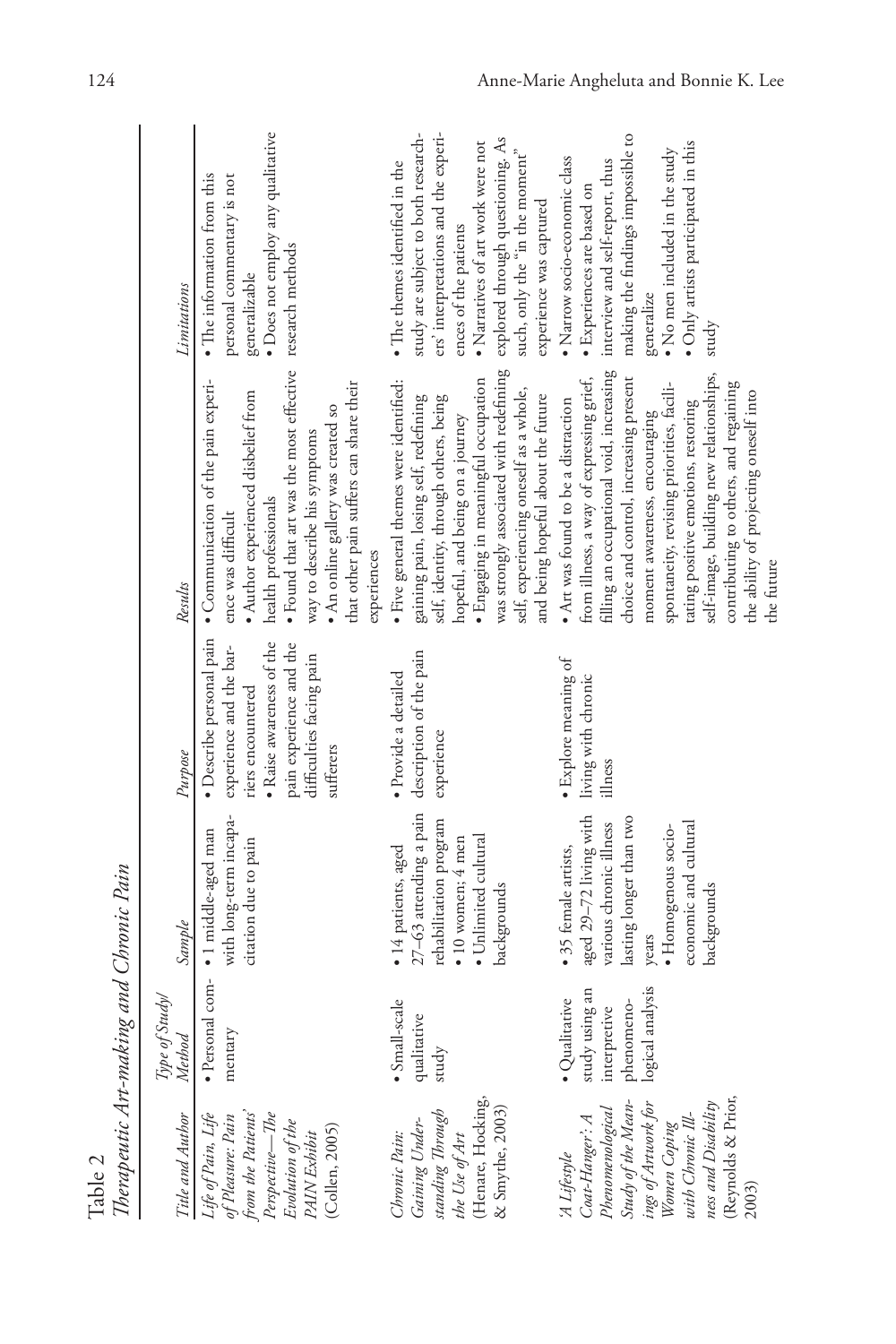| Title and Author                                                                                                                                                   | Type of Study/<br>Method                                                                                | Sample                                                                                             | Purpose                                                                                                            | Results                                                                                                                                                                                                                                                                                                                                                                                                       | Limitations                                                                                                                                                                                                                                                                                                                                                                                    |
|--------------------------------------------------------------------------------------------------------------------------------------------------------------------|---------------------------------------------------------------------------------------------------------|----------------------------------------------------------------------------------------------------|--------------------------------------------------------------------------------------------------------------------|---------------------------------------------------------------------------------------------------------------------------------------------------------------------------------------------------------------------------------------------------------------------------------------------------------------------------------------------------------------------------------------------------------------|------------------------------------------------------------------------------------------------------------------------------------------------------------------------------------------------------------------------------------------------------------------------------------------------------------------------------------------------------------------------------------------------|
| Arts in Health<br>Care: A New Para-<br>digm for Holistic<br>Nursing Practice<br>(Rockwood Lane,<br>2005)                                                           | description<br>$\bullet$ Program                                                                        | · Individuals confined<br>to hospital care                                                         | program and how nurses<br>implementing an AIM<br>· Describe a model of<br>can incorporate art in<br>their practice | · Describes benefits of AIM programs<br>at various hospitals around the world<br>· Benefits of AIM programs include<br>patients reporting being happier,<br>reduced physical symptoms, and<br>decreased pain                                                                                                                                                                                                  | · Article provided no case examples<br>• AIM programs are not compared<br>· Information is purely anecdotal<br>· This article only describes AIM<br>· Article provided no systematic<br>programs and their positive<br>critique of AIM programs<br>for reliability<br>benefits                                                                                                                 |
| (Rockwood Lane<br>and Spiritual-<br>ity in Nursing:<br>Implementing<br>Art in Healing<br>$\label{eq:1} \begin{array}{c} \textit{Creating} \\ \end{array}$<br>2005) | description<br>ogram<br>$\bullet$ Prc                                                                   | · Individuals confined<br>to hospital care                                                         | as advanced therapeutics<br>and spiritual modalities<br>can implement creative<br>• Explain how nurses             | music, dance, drawing, and journaling<br>• Characterized the nursing role as the<br>tients, nurses can assess what patients'<br>· Creative activities can elicit positive<br>creative outlets as methods of healing<br>interests are and encourage them to<br>engage in creative activities such as<br>best suited to guide patients to use<br>· From their first contact with pa-<br>physiological responses | nursing practice overlap with those<br>tions for practicing outside nursing<br>of the art therapist, yet there is no<br>· Does not discuss contraindica-<br>mention about ethical implica-<br>• Theories and suggestions for<br>tions of engaging in creative<br>competencies<br>activities                                                                                                    |
| Interplay of Art<br>Making Practices<br>and Migraine<br>Headache Pain Ex-<br>perience (Sexton-<br>Radek, 1999)                                                     | as primary tool<br>mail-in survey<br>for gathering<br>ualitative<br>rmation<br>study using<br>Ghi.<br>E | • 151 participants of an • Explore the relation-<br>for migraine sufferers<br>American art contest | ship between art-mak-<br>ing and the migraine<br>pain experience                                                   | engaging in art therapy with migraine<br>ing detailed headache history prior to<br>· In some cases different art materials<br>· Emphasized the importance of tak-<br>egies to alter their art-making habits<br>· Respondents devised coping strat-<br>and processes were associated with<br>different kinds of migraine pain<br>patients                                                                      | on respondents through art therapy<br>the emotional effects of migraines<br>pared to individuals experiencing<br>· This information was not com-<br>the process or materials involved<br>· No investigation of addressing<br>in art making as triggers. Some<br>· Not all respondents reported<br>migraines who engaged in art<br>· Results not generalizable<br>experienced relief<br>therapy |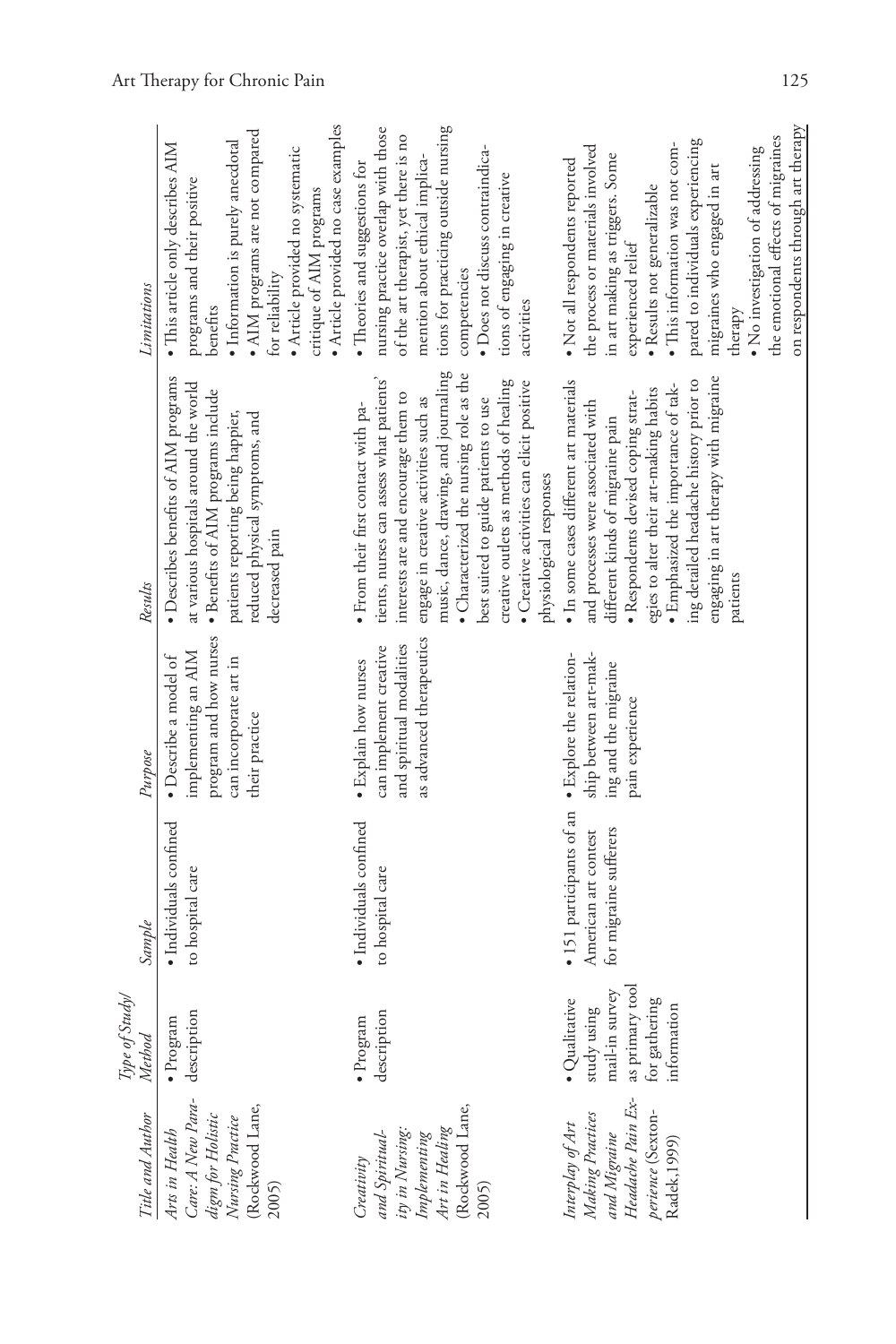An issue surfaces with respect to art therapy versus the implementation of recreational art-making. When discussing art therapy as an intervention for any condition, it is important to recognize that art therapy is a specialization within the realm of psychology and requires additional education (Heywood, 2003).

Therapeutic art-making, on the other hand, is a term that is used in this article to refer to arts programs that are implemented as a form of distraction or entertainment with the underlying assumption that engaging in a creative process is naturally therapeutic (Rockwood Lane, 2005). Although the distinction may seem minor, ignoring the difference between the two carries with it ethical implications and further dilutes an already weak body of knowledge regarding art therapy for medical conditions such as chronic pain.

Two articles published by Rockwood Lane (2005, 2006) describe the benefits of implementing Arts in Medicine (AIM) programs in the hospital where she works. She asserts that nurses are the most appropriate professionals to deliver creative interventions because they have the most intimate contact with the patients and their families. Although nurses providing art materials for patients as a means of passing time and improving the hospital experience is helpful, Rockwood Lane (2005, 2006) does not acknowledge the difference between recreational art-making and art therapy. This is particularly problematic when extolling therapeutic artmaking as means of communication between the patient and the health care professional.

No doubt pain is a condition encountered in hospital settings, and because of its phenomenological qualities, it is understandable that healthcare professionals would want to capitalize on the communicative qualities of art products to offer more comprehensive treatment (Rockwood Lane, 2006). Although not hospitalized, Collen (2005) described his art-making as the most effective way of communicating the extent of his chronic pain symptoms with his doctor. Irrespective of the rich information that can be gained from the art-making process and the subsequent art product, professionals must exercise caution with respect to extracting meaning from patient art.

Specifically, in trying to make meaning of clients' artwork, professionals may bring up additional anxiety as observed by Bullington et al. (2005) and Theorell et al. (1998). These practitioners noted that as patients made meaning of their art, they experienced an increased level of anxiety. As such, while implementing AIM programs in which pain management would be a component, it is important that firm guidelines be established to delineate the boundary between art therapy and reactional art-making.

Furthermore, it should be recognized that not all patients need art therapy, and recreational art-making may suit only some patients. In the literature reviewed in this article, only Heywood (2003) emphasizes that art therapy is a special area of practice and requires special training. Therefore, awareness of this issue appears to be underaddressed at this time. Furthermore, to ensure that patients are receiving the kind of creative intervention they require, Heywood also suggests that policies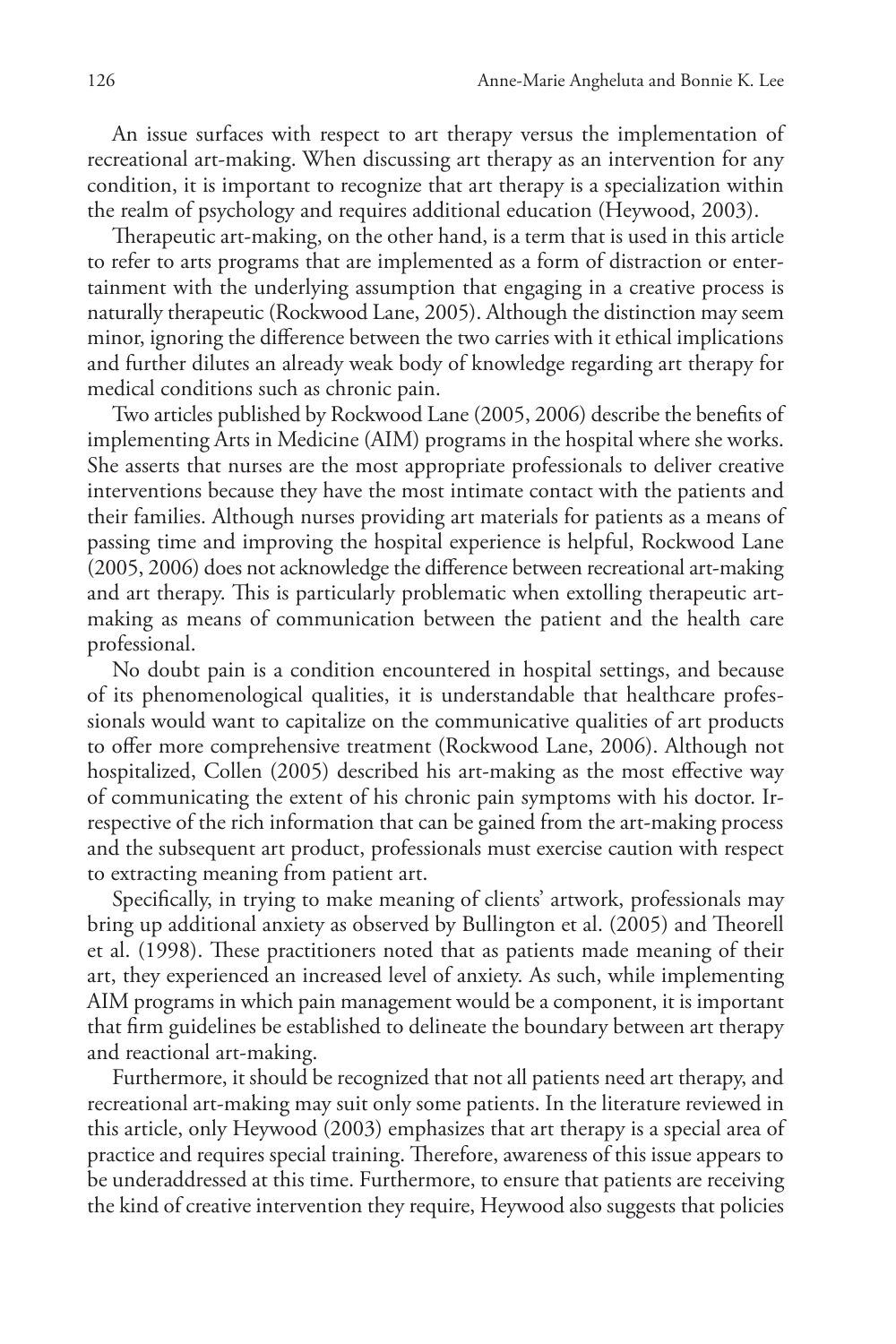must be put in place outlining referral procedures and competence guidelines for practitioners who wish to practice art therapy.

Although AIM programs do not deal exclusively with chronic pain, there are several points that are helpful to note regarding how studies examining therapeutic art-making can inform art therapy. AIM programs are in part responsible for raising awareness of creative self-expression in healing. With respect to chronic pain, the previously discussed articles on AIM serve to bring to light the lack of clarity between art therapy and art-making that can exist in these programs.

Because art therapy is grounded in psychotherapy practice, it is important that certain ethical considerations be made. Furthermore, it is important that other professionals understand the ethical consideration involved in art therapy to avoid the inappropriate blurring of disciplinary lines. Finally, in some cases covered by this review, an awareness is raised regarding how some art materials can stimulate the onset of pain flare-ups in individuals who suffer from migraines (Sexton-Radek, 1999; Sexton-Radek & Vick, 2005). This suggests that before implementing art with patients suffering from chronic pain, the issues underlying their condition must be considered.

#### **SUMMARY**

In reviewing the literature on the topic of art therapy for chronic pain, art therapy was investigated in relation to the biopsychosocial model. The literature appeared to emphasize treating the psychological aspects of chronic pain; some findings, however, suggested that art therapy could be used to alleviate physical symptoms in some patients. Addressing the social issues resulting from chronic pain was largely unexplored. Social issues were used as an indicator to mark psychological change during therapy.

The description of the art therapy process was also investigated in the literature. A discussion of the art therapy process should be distinguished from therapeutic art-making. Although therapeutic art-making was shown to be beneficial in improving the quality of life for patients, the process involved in art therapy is the mechanism that ensures patients' emotional safety and allows them to resolve the personal conflicts that exacerbate their pain. Ethical issues arising from unclear distinctions and boundaries between art therapy and therapeutic art-making are unexplored in the literature.

Although these articles yielded some beneficial information regarding how individuals were affected by art-making, the articles presented were few, originated in different countries, and portrayed a mosaic of contexts and purposes because they were written by authors with different professional backgrounds such as nursing, art therapy, music therapy, dance/movement therapy, and occupational therapy. Also, some articles provided only observational data that relied on personal commentary. Such observations were not collected using rigorous research methods, further diminishing the strength of their findings.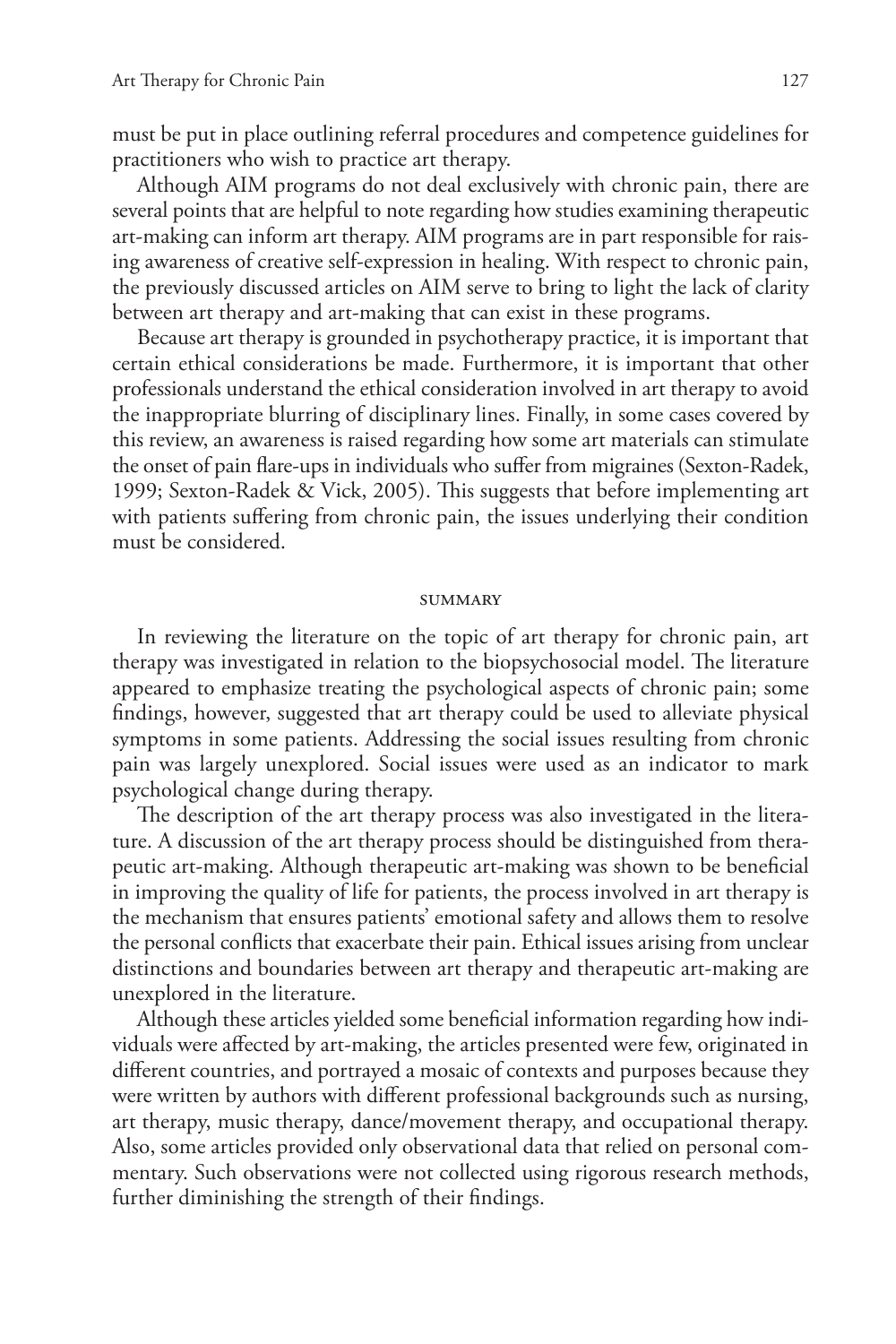# gaps in the literature

Clearly there are many gaps in the literature regarding the use of art therapy for chronic pain treatment, as this topic of inquiry is still nascent. Most of the art therapy literature addresses psychosomatic forms of pain, and even then only a handful of articles were found. Most studies describe how art therapy was used in long-term treatment (Bullington et al., 2005; Long, 2004; Theorell et al., 1998). Only Pavlek (2008) used art therapy in a comparatively brief integrative treatment program using multiple treatment modalities over the course of 10 weeks. More studies need to be carried out to test the efficacy of brief forms of art therapy described by Pavlek (2008). Second, most of the sources included were of a qualitative nature, with only Theorell and colleagues (1998) and Pavlek (2008) providing quantitative data. As such, more quantitative studies must be carried out in order to gain a better understanding of how many patients find art therapy beneficial to their chronic pain treatment, making the findings more generalizable.

Finally, there was relatively little information regarding how art therapy operated in conjunction with other chronic pain treatments. Consequently, a multidisciplinary study might provide valuable insight into how art therapy complements other treatments. As part of investigating the role of art therapy in multidisciplinary settings, it would be valuable to further explore the collaboration between the different modalities of creative therapy as well.

#### future directions

Art therapy has shown promise as a treatment for chronic pain in some individuals. Meanwhile, the literature signals prudence regarding its use, as its positive effects were not consistent across all studies. For art therapy studies to be meaningful, researchers need to specify what kind of "art therapy" was carried out. As well, recreational use of art as therapy must be differentiated, for ethical reasons, from "art therapy" as a psychotherapy practice conducted by specialized professionals. The use of the term "art therapy" was overly flexible, as the different modalities of art were often grouped together.

At the moment, it appears that most of the studies exploring art therapy for chronic pain management are a means of exploring a new approach to providing more holistic treatment. Exploration is the key to learning more about a new field of study. Although interest has been shown in the use of art therapy for chronic pain treatment, this area of study remains relatively unexplored, with only a handful of articles on this topic in peer-reviewed literature. It remains an important topic for future research.

## *Acknowledgements*

This article is based upon Anne-Marie's master's of counselling project. Dr. Lee was her project supervisor. They jointly developed and prepared this article.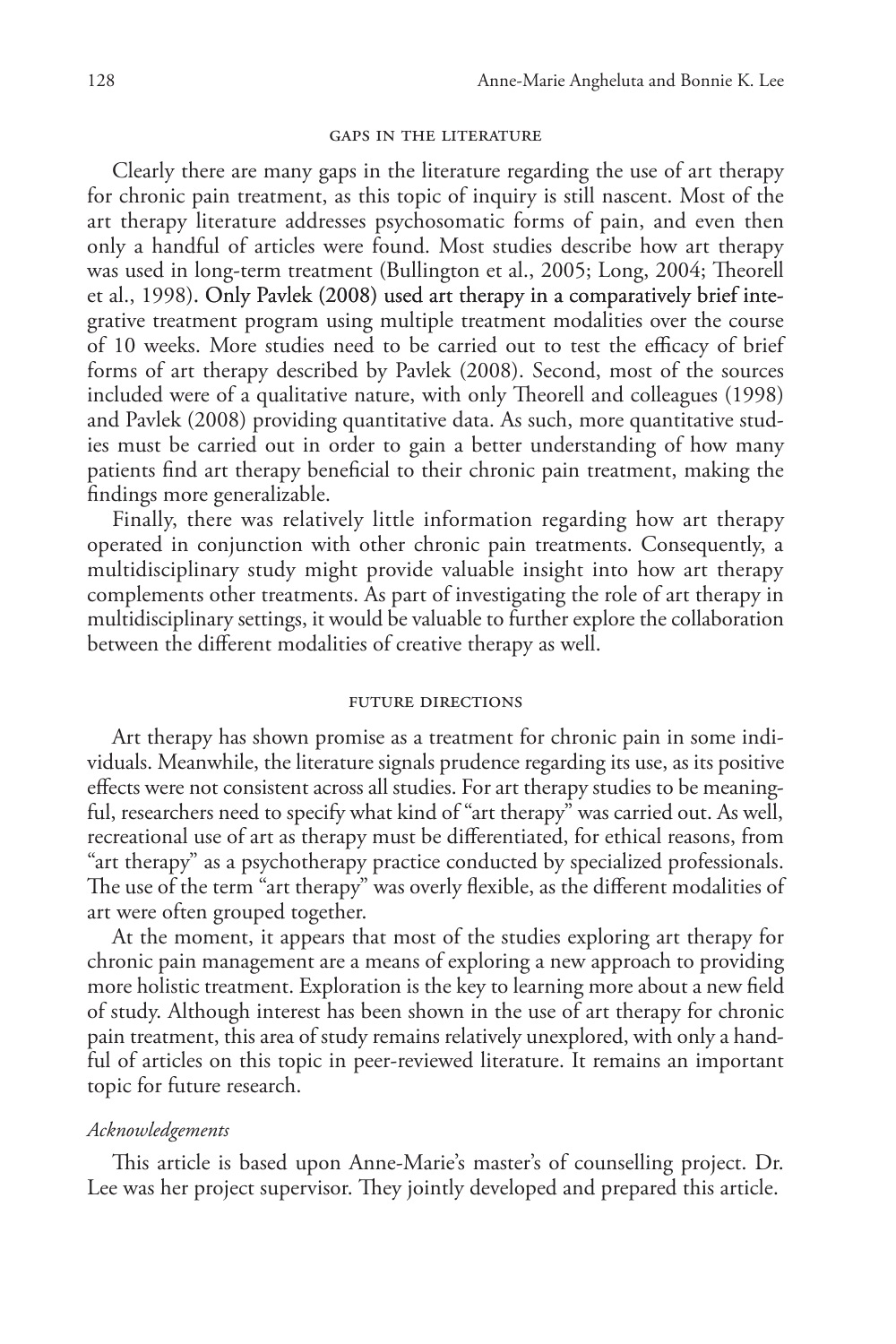## *References*

- American Art Therapy Association. (2008). *About art therapy*. Retrieved from http://www. arttherapy.org/aboutart.htm
- Asmundson, G. J., Vlaeyen, J. W., & Norton, P. J. (2004). Fear-avoidance models of chronic pain: An overview. In G. J. Asmundson, J. W. Vlaeyen, & G. Crombez (Eds.), *Understanding and treating fear of pain* (pp. 3–24). New York, NY: Oxford University Press.
- Bordin, E. S. (1979). The generalizability of the psychoanalytical concept of the working alliance. *Psychotherapy: Theory, Research, & Practice, 16*(3), 252–260.
- Bullington, J., Nordemar, K., Nordemar, R., & Sjöström-Flanagan, C. (2005). From pain through chaos to new meaning: Two cases studies. *The Arts in Psychotherapy, 32*, 261–274. doi:10.1016/j. aip.2005.04.007
- Bullington, J., Nordemar, R., Nordemar, K., & Sjöström-Flanagan, C. (2003). Meaning out of chaos: A way to understand chronic pain. *Scandinavian Journal of Caring Sciences, 17*, 325–331. doi:10.1046/j.0283-9318.2003.00244.x
- Butler, D., & Moseley, L. (2008). *Explain pain.* Adelaide, Australia: NOI Group.
- Camic, P. M. (1999). Expanding chronic pain treatments through expressive arts. In C. Malchiodi (Ed.), *Medical art therapy with adults* (pp. 43–61). Philadelphia, PA: Jessica Kingsley.
- Canadian Art Therapy Association. (2008). *Frequently asked questions*. Retrieved from http://www. catainfo.ca/faq.php
- Caudill, M. A. (1999). Medical evaluation and management of chronic pain from a primary care perspective. In Gerald M. Aronoff (Ed.), *Evaluation and treatment of chronic pain* (3rd ed., pp. 67–78). Baltimore, MD: Williams & Wilkins.
- Caudill, M. A. (2002). *Managing pain before it manages you.* New York, NY: Guilford.
- Chapman, R. C., & Turner, J. A. (2001). Psychological aspects of pain. In J. D. Loeser, C. R. Chapman, & D. C. Turk (Eds.), *Bonica's management of pain* (pp. 180–189). Philadelphia, PA: Lippincott, Williams, & Wilkins.
- Collen, M. (2005). Life of pain, life of pleasure: Pain from the patients' perspective—The evolution of the PAIN exhibit. *Journal of Pain and Palliative Care Pharmacotherapy, 19*(4), 45–52. doi:10.1300/J354v19n04\_08
- Dannecker, K. (1991). Body and expression: Art therapy with rheumatoid patients. *American Journal of Art Therapy, 29*(4), 110–118.
- Dersh, J., Polatin, P., & Gatchel, R. (2002). Chronic pain and psychopathology: Research findings and theoretical considerations. *Psychosomatic Medicine, 64,* 773–786. doi:10.1097/01. PSY.0000024232.11538.54
- Flanagan, C. S. (2004). Creative arts therapy in the rehabilitation of chronic pain; Movement and metaphor—reflection by clients and therapist: An experiential study [Abstract]. *Nordisk Fysiotherapi, 8*(3), 120–131.
- Garguilo, H., McCaffrey, R., & Frock, T. L. (2003). Understanding chronic pain and the mind body connection. *Holistic Nursing Practice, 6*(17), 281–289.
- Gatchel, R. J., & Turk, D. C. (2004). Criticisms of the biopsychosocial model in spine care: Creating and then attacking a straw person. *Spine, 33*(25), 2831–2836. doi:10.1097/ BRS.0b013e31817d24ad
- Gelso, C. J., & Carter, J. A. (1994). Components of the psychotherapy relationship: Their interaction and unfolding during treatment. *Journal of Counselling and Development, 41*(4), 296–306.
- Hardin, K. N. (2004). Chronic pain management. In P. Camic & S. Knight (Eds.), *Clinical handbook of health psychology: A practical guide to effective interventions* (2nd ed., pp. 75–99). Toronto, ON: Hogrefe & Huber.
- Harstall, C., & Ospina, M. (2003). *Multidisciplinary programs for chronic pain: Evidence from systematic reviews*. Edmonton, AB: Alberta Heritage Foundation for Medical Research.
- Henare, D., Hocking, C., & Smythe, L. (2003). Chronic pain: Gaining understanding through the use of art. *British Journal of Occupational Therapy, 66*(1), 511–518.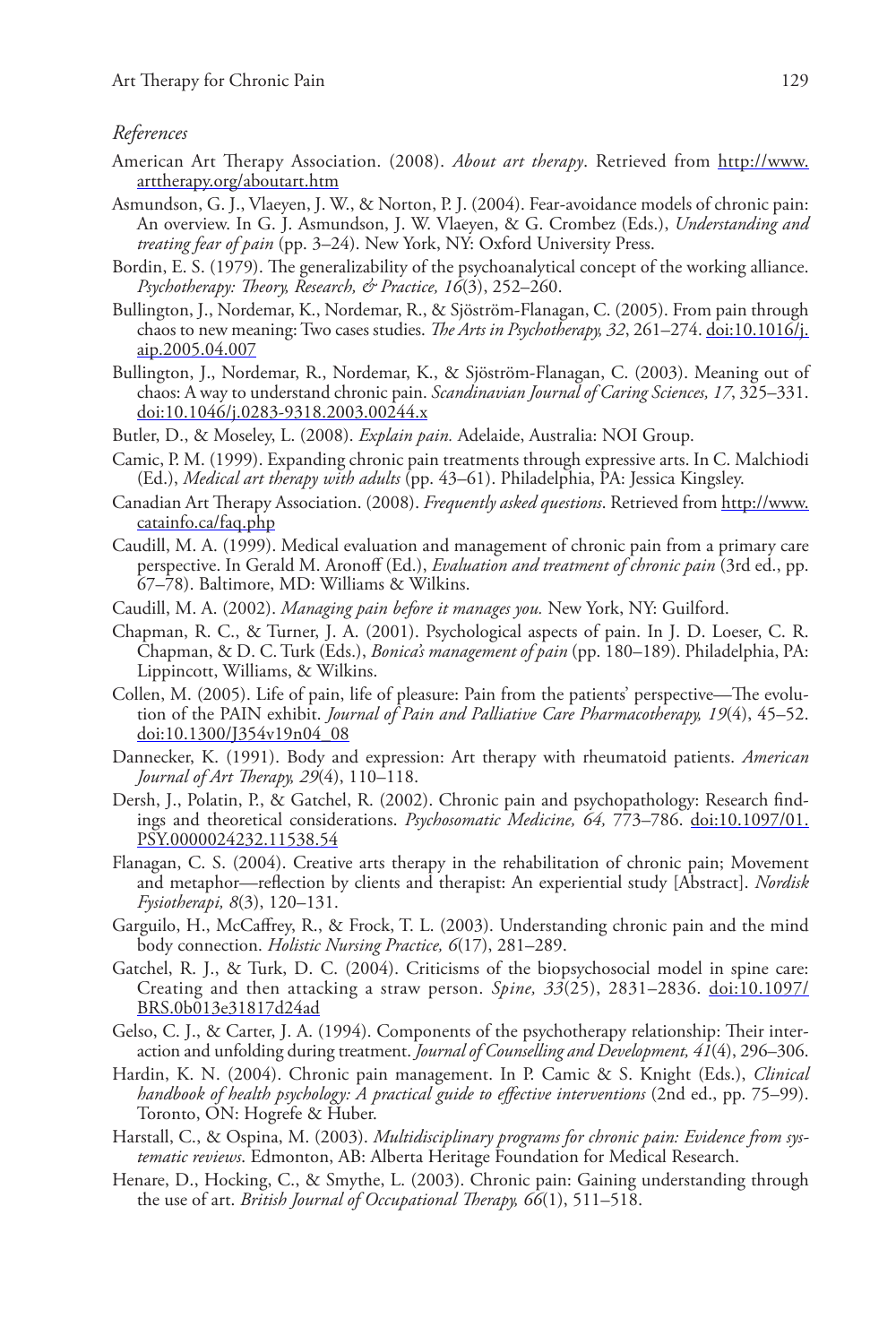- Heywood, K. (2003). Introducing art therapy into the Christie hospital Manchester UK 2001– 2002. *Complementary Therapies in Nursing and Midwifery, 9*, 125–132. doi:10.1016/S1353- 6117(03)00021-0
- Janca, A., Isaac, M., & Ventouras, J. (2006). Towards better understanding and management of somatoform disorders. *International Review of Psychiatry, 18*(1), 5–12. doi:10.1080/ 09540260500466766
- Knill, P. J. (2004). The foundations for theory of practice. In P. J. Knill, E. G. Levine, & S. K. Levine, *Principles and practice of expressive arts therapy* (pp. 75–82)*.* Philadelphia, PA: Jessica Kingsley.

Koenig, H. G. (2003). *Chronic pain: Biomedical and spiritual approaches.* Philadelphia, PA: Haworth.

- Landgarten, H. B. (1981). *Clinical art therapy: A comprehensive guide.* New York, NY: Brunner/ Mazel.
- Leo, R. J. (2003). *Pain management for psychiatrists.* Washington, DC: American Psychiatric.
- LeResche, L. (2001). Gender, cultural, and environmental aspects of pain. In J. D. Loeser, C. R. Chapman, & D. C. Turk (Eds.), *Bonica's management of pain* (pp. 191–195). Philadelphia, PA: Lippincott, Williams, & Wilkin.
- Lipman, A. G. (2005). Pharmacotherapists need to know non-drug therapies. *Journal of Pain & Palliative Care Pharmacology, 19*(3), 3–4.
- Long, J. K. (2004). Medical art therapy: Using imagery and visual expression in healing. In P. Camic & S. Knight (Eds.), *Clinical handbook of health psychology: A practical guide to effective interventions* (2nd ed., pp. 315–341). Toronto, ON: Hogrefe & Huber.
- Lynch, M. E., Schopflocher, D., Taenzer, P., & Sinclair, C. (2009). Research funding for pain in Canada. *Pain Research and Management, 14*(2) 113–115. Retrieved from http://www.ncbi.nlm. nih.gov/pmc/articles/PMC2706647/pdf/prm14113.pdf
- Niv, D., & Devor, M. (1999). Transition from acute to chronic pain. In G. M. Aronof (Ed.), *Evolution and treatment of chronic pain* (pp. 27–45). Baltimore, MD: Williams & Wilkins.
- Otis, J. D., Cardella, L. A., & Kerns, R. D. (2004). The influence of family and culture on pain. In R. H. Dworkin & W. S. Breitbart (Eds.), *Psychosocial aspects of pain: A handbook for healthcare providers* (Vol. 27, pp. 29–45). Seattle, WA: IASP.
- Pavlek, M. (2008). Paining out: An integrative pain therapy model. *Clinical Social Work Journal, 36*, 385–393. doi:10.1007/s10615-007-0136-y
- Phillips, M. (2008, December). *10 common barriers to successful treatment of chronic pain and brief interventions to resolve them*. Presented at the Brief Therapy conference, San Diego, CA.
- Reynolds, F., & Prior, S. (2003). 'A lifestyle coat-hanger': A phenomenological study of the meanings of artwork for women coping with chronic illness and disability. *Disability and Rehabilitation, 25*(14), 785–794. doi:10.1080/0963828031000093486
- Rockwood Lane, M. (2005). Creativity and spirituality in nursing: Implementing art in healing. *Holistic Nursing Practice, 19*(3), 122–125.
- Rockwood Lane, M. (2006). Arts in health care: A new paradigm for holistic nursing practice. *Journal of Holistic Nursing, 24*(1), 70–75. doi:10.1177/0898010105282465
- Sexton-Radek, K. (1999). Interplay of art-making practices and migraine headache pain experience. *Headache Quarterly: Current Treatment and Research, 10*(4), 287–291.
- Sexton-Radek, K., & Vick, R. M. (2005). Art and migraine: Researching the relationship between artmaking and pain experience. *American Journal of Art Therapy, 22*(4), 193–204.
- Shapiro, B. (1985). All I have is pain: Art therapy in an inpatient chronic pain relief unit. *American Journal of Art Therapy, 24*(2), 44–48.
- Sivik, T., & Schoenfeld, R. (2005). Psychosomatic integrated treatment and rehabilitation. *Advances in Mind-Body Medicine, 21*(3/4), 55–58.
- Smith, J. A., & Osborn, M. (2007). Pain as an assault on the self: An interpretive phenomenological analysis of the psychological impact of chronic benign low back pain. *Psychology in Health, 22*(5), 517-534. doi:10.1080/14768320600941756
- Sufran, J. D., & Muran, J. C. (2000). Resolving therapeutic alliance ruptures: Diversity and integration. *Journal of Clinical Psychology, 56*(2), 233–243. doi:10.1002/(SICI)1097- 4679(200002)56:2<233::AID-JCLP9>3.0.CO;2-3